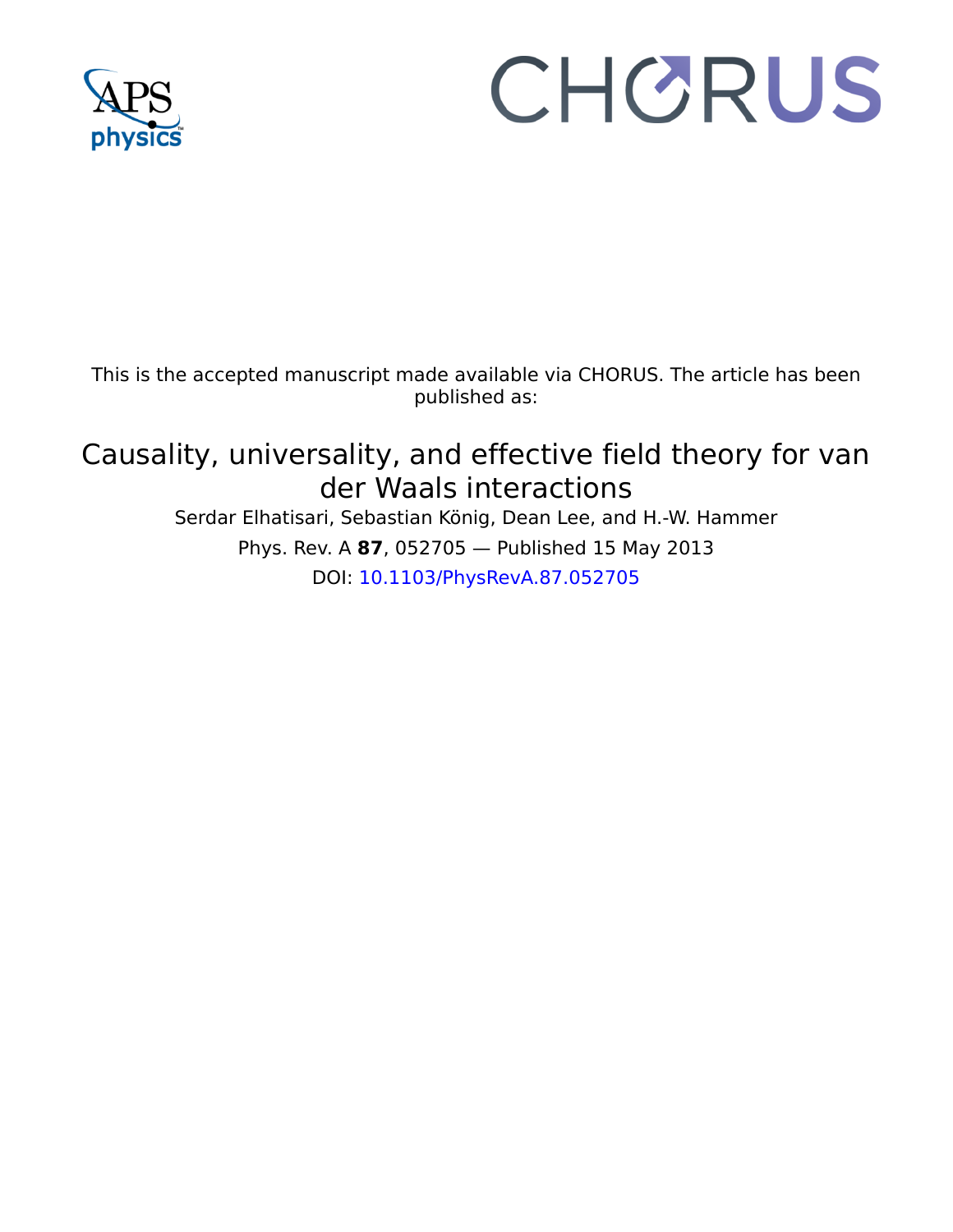# Causality, universality, and effective field theory for van der Waals interactions

Serdar Elhatisari,<sup>1,\*</sup> Sebastian König,<sup>2,†</sup> Dean Lee,<sup>1,‡</sup> and H.-W. Hammer<sup>2, §</sup>

<sup>1</sup>Department of Physics, North Carolina State University, Raleigh, NC 27695, USA  $^{2}$ Helmholtz-Institut für Strahlen- und Kernphysik (Theorie) and Bethe Center for Theoretical Physics, Universität Bonn, 53115 Bonn, Germany (Dated: April 30, 2013)

We analyze low-energy scattering for arbitrary short-range interactions plus an attractive  $1/r^6$  tail. We derive the constraints of causality and unitarity and find that the van der Waals length scale dominates over parameters characterizing the short-distance physics of the interaction. This separation of scales suggests a separate universality class for physics characterizing interactions with an attractive  $1/r^6$ tail. We argue that a similar universality class exists for any attractive potential  $1/r^{\alpha}$  for  $\alpha \geq 2$ . We also discuss the extension to multi-channel systems near a magnetic Feshbach resonance. We discuss the implications for effective field theory with attractive singular power law tails.

### I. INTRODUCTION

Low-energy universality appears when there is a large separation between the shortdistance scale of the interaction and the physically relevant long-distance scales. Some well-known examples include the unitarity limit of two-component fermions [1–5] and the Efimov effect in three-body and four-body systems  $[6-15]$ . See Ref. [16, 17] for reviews of the subject and literature. There have been many theoretical studies of low-energy phenomena and universality for interactions with finite range. These studies have direct applications to nuclear physics systems such as cold dilute neutron matter or light nuclei such as the triton and alpha particle. To a good approximation, the van der Waals interactions between alkali atoms can also be treated as a finite-range interaction.

However, there are some differences. For potentials with an attractive  $1/r^{\alpha}$  tail and  $\alpha > 2$ , the s-wave scattering phase shift near threshold has been formulated in Ref. [18]. For  $\alpha > 3$ , the modified scattering parameters for an s-wave Feshbach resonance were derived in Ref. [19] using coupled-channel calculations. Analytical expressions for the s-wave scattering length and effective range for two neutral atoms and  $\alpha = 6$  have been derived in Ref. [20]. However, the applicability of the effective range theory is limited for interactions with attractive tails. In order to define the scattering length for angular momentum  $L \geq 2$  and the effective range for  $L \geq 1$  a modified version of effective range theory known as quantum defect theory is needed [21, 22]. Furthermore, scattering parameters of magnetically tunable multi-channel

<sup>∗</sup>Electronic address: selhati@ncsu.edu

<sup>†</sup>Electronic address: koenig@hiskp.uni-bonn.de

<sup>‡</sup>Electronic address: dean\_lee@ncsu.edu

<sup>§</sup>Electronic address: hammer@hiskp.uni-bonn.de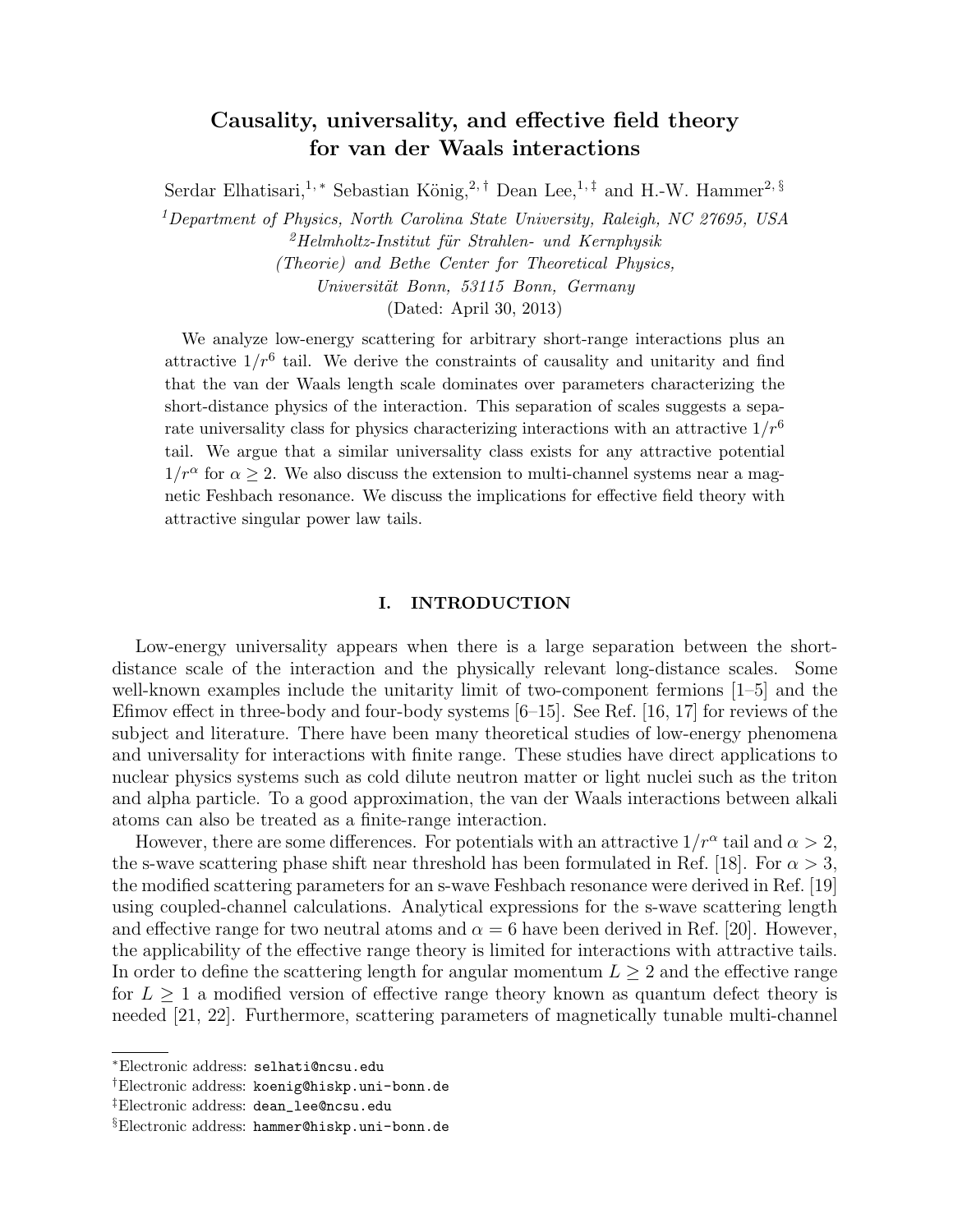systems have been studied in the context of the multichannel quantum-defect theory [23, 24]. See Ref. [25] for a very recent development of the multichannel quantum-defect theory for higher partial waves. There is also growing empirical evidence that there exists a new type of low-energy universality that ties together all interactions with an attractive  $1/r^6$  tail. This might seem surprising since there is no such analogous behavior for interactions with a Coulomb tail. In this paper we derive the theoretical foundations for this van der Waals universality at low energies by studying the near-threshold behavior and the constraints of causality. We also show that this universality extends to any power law interaction  $1/r^{\alpha}$  with  $\alpha \geq 2$  in any number of dimensions. Our analysis applies to energy-independent interactions. We first consider a single scattering channel but then also consider multi-channel systems near a magnetic Feshbach resonance. The full analysis for the multi-channel problem off resonance will be discussed in future publications.

In our analysis we assume that the two-body potential has a long-distance attractive tail of the form  $-C_6/r^6$ . We define the van der Waals length scale,  $\beta_6$ , as

$$
\beta_6 = (2\mu C_6)^{\frac{1}{4}},\tag{1.1}
$$

where  $\mu$  is the reduced mass of the scattering particles. For simplicity we use atomic units [a.u.] throughout our discussion. So, in particular, we set  $\hbar = 1$ . In Ref. [26, 27] it was noticed that an approximate universal relationship exists between the effective range and inverse scattering length for S-wave scattering in many different pairs of scattering alkali atoms. If we write  $A_0$  as the scattering length and  $R_0$  as the effective range, the relation is

$$
R_0 \approx \frac{\beta_6 \Gamma (1/4)^2}{3\pi} - \frac{4\beta_6^2}{3A_0} + \frac{8\pi \beta_6^3}{3\Gamma (1/4)^2 A_0^2} \,. \tag{1.2}
$$

This approximate relation becomes exact for a pure  $-C_6/r^6$  potential. What is surprising about Eq. (1.2) is that the van der Waals length  $\beta_6$  dominates over other length scales which characterize the short-distance repulsive force between alkali atoms. This approximate universality suggests there is some separation of scales between the van der Waals length  $\beta_6$  and the length scales of the short-range forces. This separation of scales will become more transparent later in our analysis when we determine the coefficients of the short-range K-matrix. It would be useful to exploit the separation of scales as an effective field theory with an explicit van der Waals tail plus contact interactions. In this paper, we discuss the constraints on such a van der Waals effective field theory.

We note that a similar dominance of the van der Waals length  $\beta_6$  has been discovered for the three-body parameter in the Efimov effect [28–30]. In this paper we focus only on two-body systems. However, our analysis should be useful in developing the foundations for van der Waals effective field theory. This in turn could be used to investigate the Efimov effect and other low-energy phenomena in a model-independent way. An extension of our analysis may be useful to understand the recently observed universality of the three-body parameter for narrow Feshbach resonances [31].

The organization of our paper is as follows. We first discuss the connection between causality bounds and effective field theory. Next we consider asymptotic solutions of the Schrödinger equation. After that we derive causality bounds for the short-range  $K$ -matrix and consider the impact of these results on van der Waals effective field theory. Then we discuss quantum defect theory and calculate causal ranges for several examples of singlechannel S-wave scattering in alkali atoms. We also consider the constraints of causality near a magnetic Feshbach resonances. We then conclude with a summary and discussion.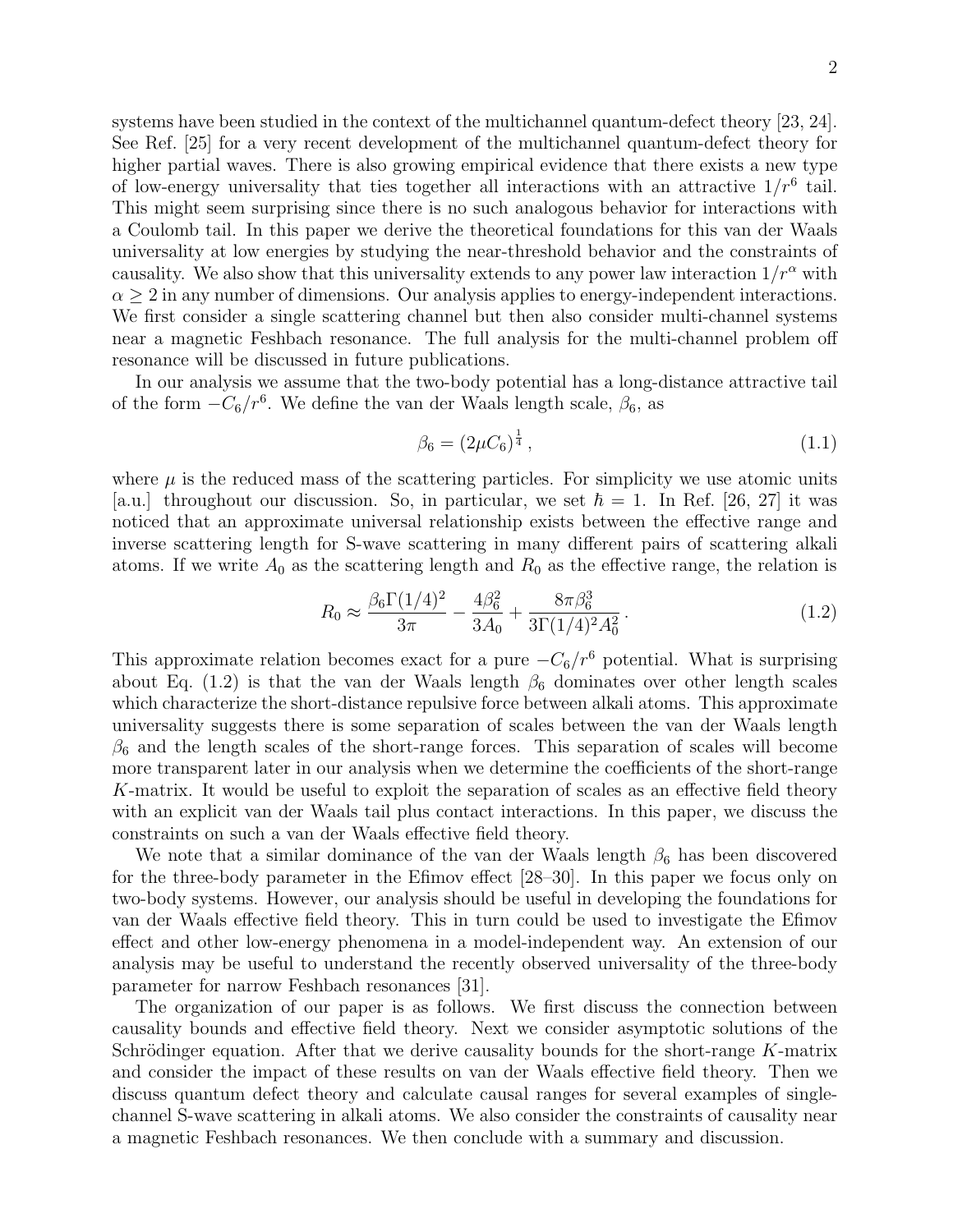# II. CAUSALITY BOUNDS AND EFFECTIVE FIELD THEORY

For an effective field theory with local contact interactions, the range of the interactions is controlled by the momentum cutoff scale. Problems with convergence can occur if the cutoff scale is set higher than the scale of the new physics not described by the effective theory. It is useful to have a quantitative measure of when problems may or may not appear, and this is where the causality bound provides a useful diagnostic tool. For each scattering channel we use the physical scattering parameters to compute a quantity called the causal range,  $R^b$ .  $R^b$  is the minimum range for the interactions consistent with the requirements of causality and unitarity. For any fixed cutoff scale, the causality bound marks a branch cut of the effective theory when viewed as a function of physical scattering parameters [32, 33]. The coupling constants of the effective theory become complex for scattering parameters violating the causality bound. These branch cuts do not appear in perturbation theory, but they can spoil the convergence pattern of the perturbative expansion.

Wigner was the first to recognize the constraints of causality and unitarity for two-body scattering with finite-range interactions [34]. The time delay of a scattered wave packet is given the energy derivative of the phase shift,

$$
\Delta t = 2 \frac{d\delta}{dE} \,. \tag{2.1}
$$

It is clear that the incoming wave packet must first reach the interacting region before the outgoing wave packet can leave. So the causality bound can be viewed as a lower bound on the time delay,  $\Delta t$ . When applied to wave packets near threshold, the causality bound becomes an upper bound on the effective range parameter. Phillips and Cohen derived this bound for S-wave scattering with finite-range interactions [35]. Some constraints on nucleon–nucleon scattering and the chiral two-pion exchange potential were considered in Ref. [36], and relations between the scattering length and effective range have been explored for one-boson exchange potentials [37]. As mentioned above, the same authors studied the relationship between the scattering length and effective range for the van der Waals interaction [26, 27]

In Refs. [38, 39] the causality and unitarity bounds for finite-range interactions were extended to an arbitrary number of spacetime dimensions or value of angular momentum. A complementary discussion based upon conformal symmetry and scaling dimensions can be found in Ref. [40]. Coupled channel systems with partial wave mixing were first studied in Ref. [32], and the interactions with attractive and repulsive Coulomb tails were first considered in Ref. [33].

# III. ASYMPTOTIC SOLUTIONS OF THE SCHRÖDINGER EQUATION

We consider a system of two spinless particles interacting via a spherically symmetric potential in the center-of-mass frame. As noted in the introduction, we use atomic units where  $\hbar = 1$ . The total wavefunction in the relative coordinate  $\vec{r}$  can be separated into the radial and the angular parts as

$$
\Psi_{L,M}^{(k)}(\vec{r}) = R_L^{(k)}(r) Y_L^M(\hat{r}), \qquad (3.1)
$$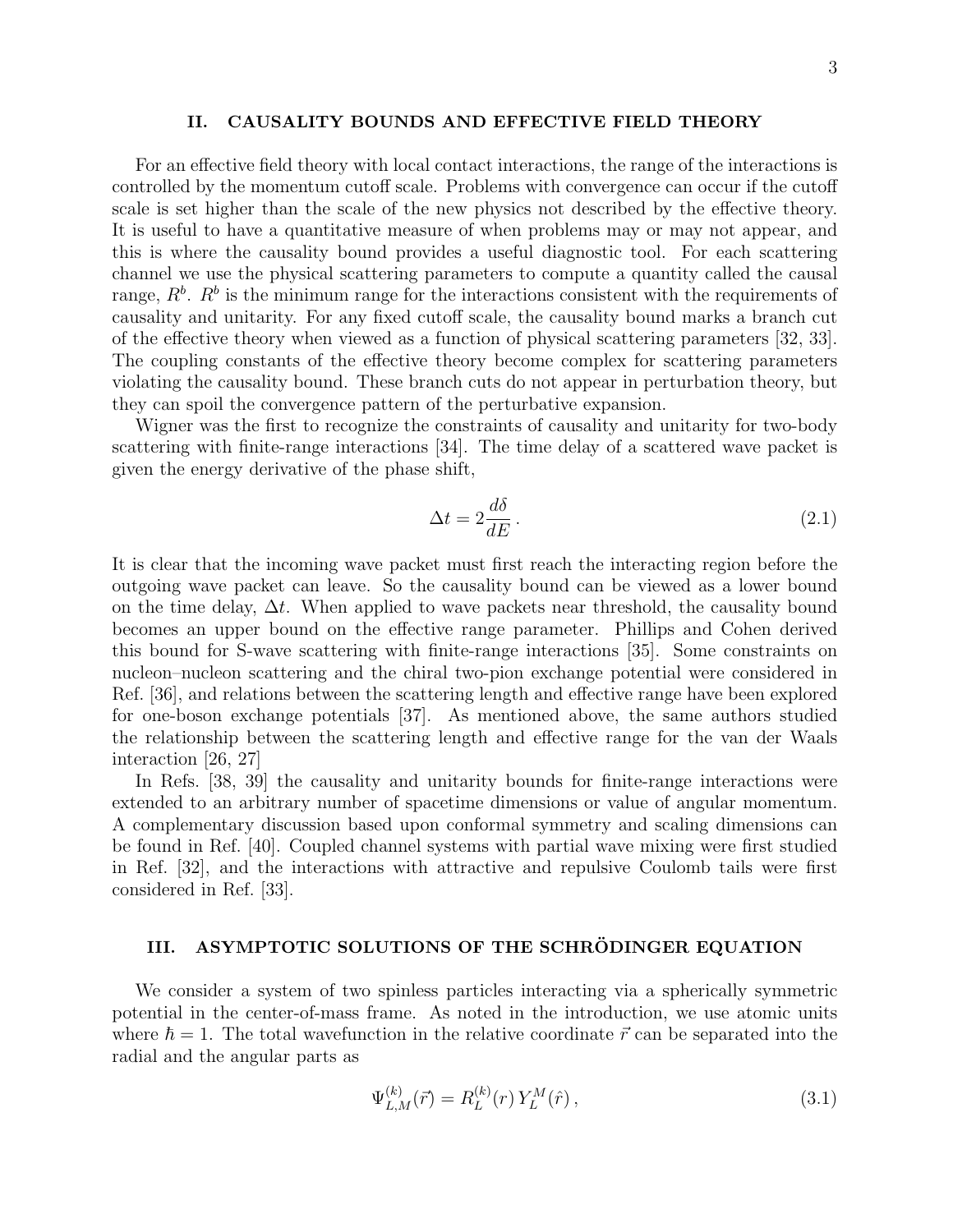where k is the magnitude of the spatial momentum and  $Y_L^M(\hat{r})$  are the spherical harmonics. We define the rescaled radial wavefunction  $U_L^{(k)}$  $L^{(\kappa)}(r)$  as

$$
U_L^{(k)}(r) = r R_L^{(k)}(r).
$$
\n(3.2)

We first review the case where the only interaction between the two particles has a finite range, R. This means that the interactions are exactly zero when the two particles exceed a distance R. Let  $\mu$  denote the reduced mass of the two-body scattering system. The radial Schrödinger equation for a scattering state with energy  $E = k^2/(2\mu)$  is then

$$
\left[\frac{d^2}{dr^2} - \frac{L(L+1)}{r^2} + k^2\right]U_L^{(k)}(r) = 2\mu \int_0^R dr' W(r, r')U_L^{(k)}(r'). \tag{3.3}
$$

We have written the interaction as a rotationally-invariant operator with real kernel  $W(r, r')$ to avoid any assumption regarding the locality or non-locality of the potential. In our analysis we consider only interactions which are energy independent. The finite-range condition implies that  $W(r, r') = 0$  if  $r > R$  or  $r' > R$ . We assume that the interaction is sufficiently well-behaved at the origin to admit a regular solution. This assumption imposes the restriction that at short distances the potential is not too singular such that the radial wavefunction satisfies the regularity condition,

$$
\lim_{r \to 0} U_L^{(k)}(r) \frac{d}{dr} U_L^{(k)}(r) = 0.
$$
\n(3.4)

In Ref. [41] it is proven that this condition is fulfilled by a class of potentials  $V(r)$  provided that

$$
\int_0^R r' |V(r')| \, dr' < \infty \,. \tag{3.5}
$$

We choose a normalization such that for  $r > R$ , the radial wavefunction has the form

$$
U_L^{(k)}(r) = k^{L + \frac{1}{2}} \sqrt{\frac{\pi r}{2}} \left[ \cot \delta_L(k) J_{L + \frac{1}{2}}(kr) - N_{L + \frac{1}{2}}(kr) \right],
$$
\n(3.6)

where  $J_{L+\frac{1}{2}}(kr)$  and  $N_{L+\frac{1}{2}}(kr)$  are the Bessel functions of the first and second kind, and  $\delta_L(k)$  is the scattering phase shift.

We now discuss the main problem of interest where the interactions have a long-range van der Waals tail. In addition to the non-singular finite-range interaction parameterized by  $W(r, r')$ , we assume that there is a long-range local potential  $-C_6/r^6$  for  $r > R$ . The van der Waals length scale  $\beta_6$  was defined in Eq. (1.1). The radial Schrödinger equation is

$$
\left[\frac{d^2}{dr^2} - \frac{L(L+1)}{r^2} + \frac{\beta_6^4}{r^6} \theta(r-R) + k^2\right] U_L^{(k)}(r) = 2\mu \int_0^R dr' W(r,r') U_L^{(k)}(r'). \tag{3.7}
$$

The step function  $\theta(r - R)$  cuts off the long-range potential at distances less than R. This ensures that we satisfy the regularity condition in Eq. (3.4) and avoids mathematical problems associated with unregulated singular potentials [42]. The general form of the solutions for Eq. (3.7) has been discussed by Gao in Ref. [43].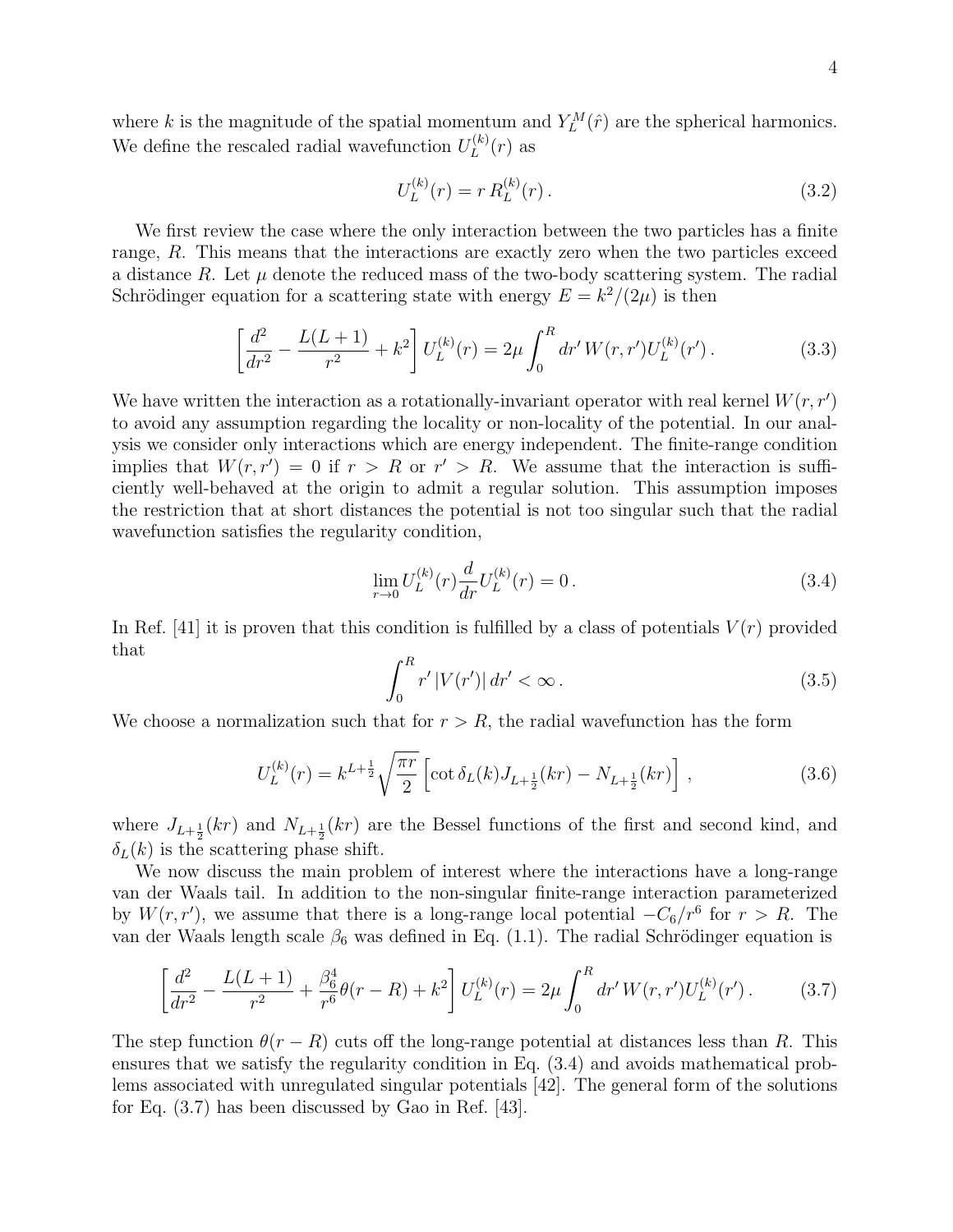In order to simplify some of the more lengthy expressions to follow, we introduce dimensionless rescaled variables  $r_s = r/\beta_6$ ,  $k_s = \beta_6 k$ , and  $\rho_s = 1/(2r_s^2)$ . In the outer region,  $r > R$ , the Schrödinger equation reduces to

$$
\left[\frac{d^2}{dr^2} - \frac{L(L+1)}{r^2} + \frac{\beta_6^4}{r^6} + k^2\right]U_L^{(k)}(r) = 0\,,\tag{3.8}
$$

or

$$
\left[\frac{d^2}{dr_s^2} - \frac{L(L+1)}{r_s^2} + \frac{1}{r_s^6} + k_s^2\right]U_L^{(k)}(r) = 0.
$$
\n(3.9)

The exact solutions for Eq. (3.9) have been studied in detail in Ref. [44] using the formalism of quantum defect theory [45–47].

The van der Waals wavefunctions  $F<sub>L</sub>$  and  $G<sub>L</sub>$  are linearly independent solutions of Eq. (3.9). In order to write these out we first need several functions defined in Appendix A. The van der Waals wavefunctions  $F<sub>L</sub>$  and  $G<sub>L</sub>$  can be written as summations of Bessel functions,

$$
F_L(k,r) = \frac{r_s^{1/2}}{X_L^2(k_s) + Y_L^2(k_s)} \left[ X_L(k_s) \sum_{m=-\infty}^{\infty} b_m(k_s) J_{\nu+m}(\rho_s) - Y_L(k_s) \sum_{m=-\infty}^{\infty} b_m(k_s) N_{\nu+m}(\rho_s) \right], \quad (3.10)
$$

$$
G_{L}(k,r) = \frac{r_{s}^{1/2}}{X_{L}^{2}(k_{s}) + Y_{L}^{2}(k_{s})} \left[ X_{L}(k_{s}) \sum_{m=-\infty}^{\infty} b_{m}(k_{s}) N_{\nu+m}(\rho_{s}) + Y_{L}(k) \sum_{m=-\infty}^{\infty} b_{m}(k_{s}) J_{\nu+m}(\rho_{s}) \right].
$$
 (3.11)

The function  $X_L$  is defined in Eq. (A11), and  $Y_L$  is defined in Eq. (A12). For  $m \geq 0$  the function  $b_m$  is given in Eq. (A6) while  $b_{-m}$  is given in Eq. (A7a). The offset  $\nu$  appearing in the order of the Bessel functions is given by the solution of Eq. (A10) in Appendix A. For notational convenience, however, we omit writing the explicit  $k_s$  dependence of  $\nu$ . Let us define  $\delta_L^{\text{(short)}}$  $L_L^{\text{(short)}}(k)$  to be the phase shift of the van der Waals wavefunctions due to the scattering from the short-range interaction. The normalization of  $U_L^{(k)}$  $L^{(k)}(r)$  is chosen so that for  $r > R$ ,

$$
U_L^{(k)}(r) = F_L(k, r) - \tan \delta_L^{(\text{short})}(k) G_L(k, r).
$$
 (3.12)

Our van der Waals wavefunctions are related to the functions  $f_L^{c0}$  and  $g_L^{c0}$  defined of Ref. [43] by the normalization factors  $F_L = f_L^{c0}/\sqrt{2}$  and  $G_L = -g_L^{c0}/\sqrt{2}$ . Henceforth we write all expressions in terms of the short-range reaction matrix

$$
\hat{K}_L = \tan \delta_L^{\text{(short)}}(k) \,,\tag{3.13}
$$

which is related to the short-range scattering matrix via

$$
\hat{S}_L = e^{2i\delta_L^{(\text{short})}} = \frac{i - \hat{K}_L}{i + \hat{K}_L}.
$$
\n(3.14)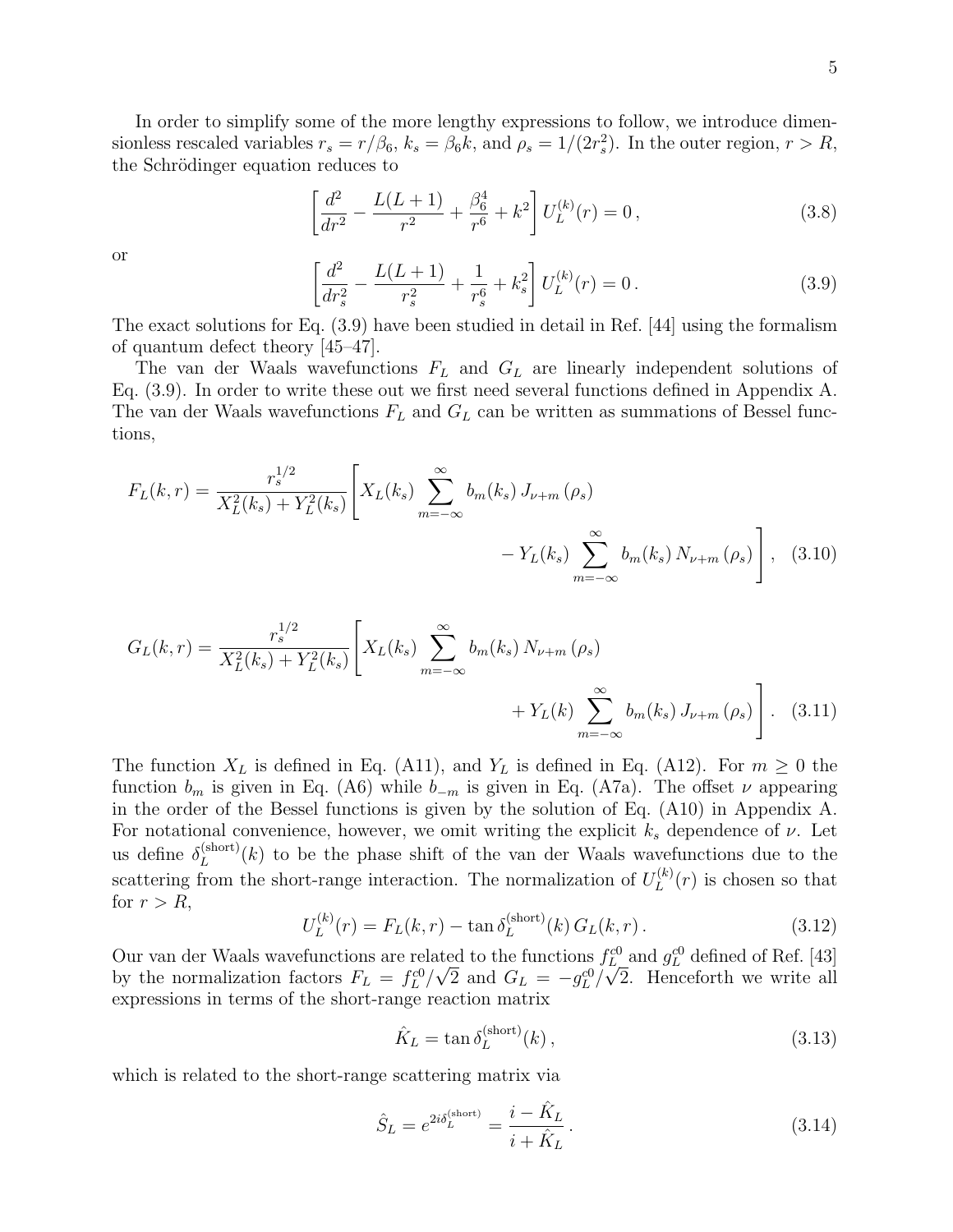6

For any finite-range interaction  $\hat{K}_L$  is analytic in  $k^2$  and can be calculated by matching solutions for  $r \leq R$  and  $r > R$  at the boundary. It can be written in compact form as

$$
\hat{K}_L = \frac{W(U_L^{(k)}, F_L^{(k)})}{W(U_L^{(k)}, G_L^{(k)})}\Big|_{r=R},
$$
\n(3.15)

where  $U_L^{(k)}$  $L^{(k)}$  is the solution of Eq. (3.7) that is regular at the origin, and W denotes the Wronskian of two functions,

$$
W(f,g) = fg' - f'g.
$$

# IV.  $\,$  CAUSALITY BOUNDS FOR SHORT-RANGE  $K$ -MATRIX  $\hat{K}_L$

In this section we derive causality bounds for the short-range K-matrix  $\hat{K}_L$ . For this we need to expand the wavefunction  $U_L^{(k)}$  $L^{(k)}(r)$  in powers of  $k^2$ . The steps we follow are analogous to those used in Refs. [32, 33, 38, 39]. We first expand  $\hat{K}_L$ ,

$$
\hat{K}_L = \tan \delta_L^{(\text{short})}(k) = \sum_{n=0}^{\infty} K_{L,2n} k^{2n} .
$$
\n(4.1)

The first two terms  $K_{L,0}$  and  $K_{L,2}$  are analogous to the inverse scattering length and effective range parameters in the usual effective range expansion. The higher-order terms can be regarded as analogs of the shape parameters. Next we expand the van der Waals wavefunctions in powers of  $k^2$ ,

$$
F_L(k,r) = f_{L,0}(r) + f_{L,2}(r) k^2 + \mathcal{O}(k^4), \qquad (4.2)
$$

$$
G_L(k,r) = g_{L,0}(r) + g_{L,2}(r) k^2 + \mathcal{O}(k^4).
$$
 (4.3)

In the following we define

$$
\nu_0 = \frac{1}{4}(2L+1),
$$

which corresponds to the value of  $\nu$  at threshold. Using the low-energy expansions in Appendix B, we find that the coefficients in Eq. (4.2) are

$$
f_{L,0}(r) = r_s^{1/2} J_{\nu_0}(\rho_s) \tag{4.4}
$$

and

$$
f_{L,2}(r) = \frac{\Gamma(\nu_0)\Gamma(2\nu_0 - 1)}{\Gamma(\nu_0 + 1)\Gamma(2\nu_0)} \frac{\beta_6^2}{16} r_s^{1/2} \left[ J_{\nu_0 - 1}(\rho_s) + N_{\nu_0}(\rho_s) \right] - \frac{\Gamma(\nu_0)\Gamma(2\nu_0 + 1)}{\Gamma(\nu_0 + 1)\Gamma(2\nu_0 + 2)} \frac{\beta_6^2}{16} r_s^{1/2} \left[ J_{\nu_0 + 1}(\rho_s) - N_{\nu_0}(\rho_s) \right].
$$
 (4.5)

Similarly the coefficients in Eq. (4.3) are

$$
g_{L,0}(r) = r_s^{1/2} N_{\nu_0}(\rho_s) \tag{4.6}
$$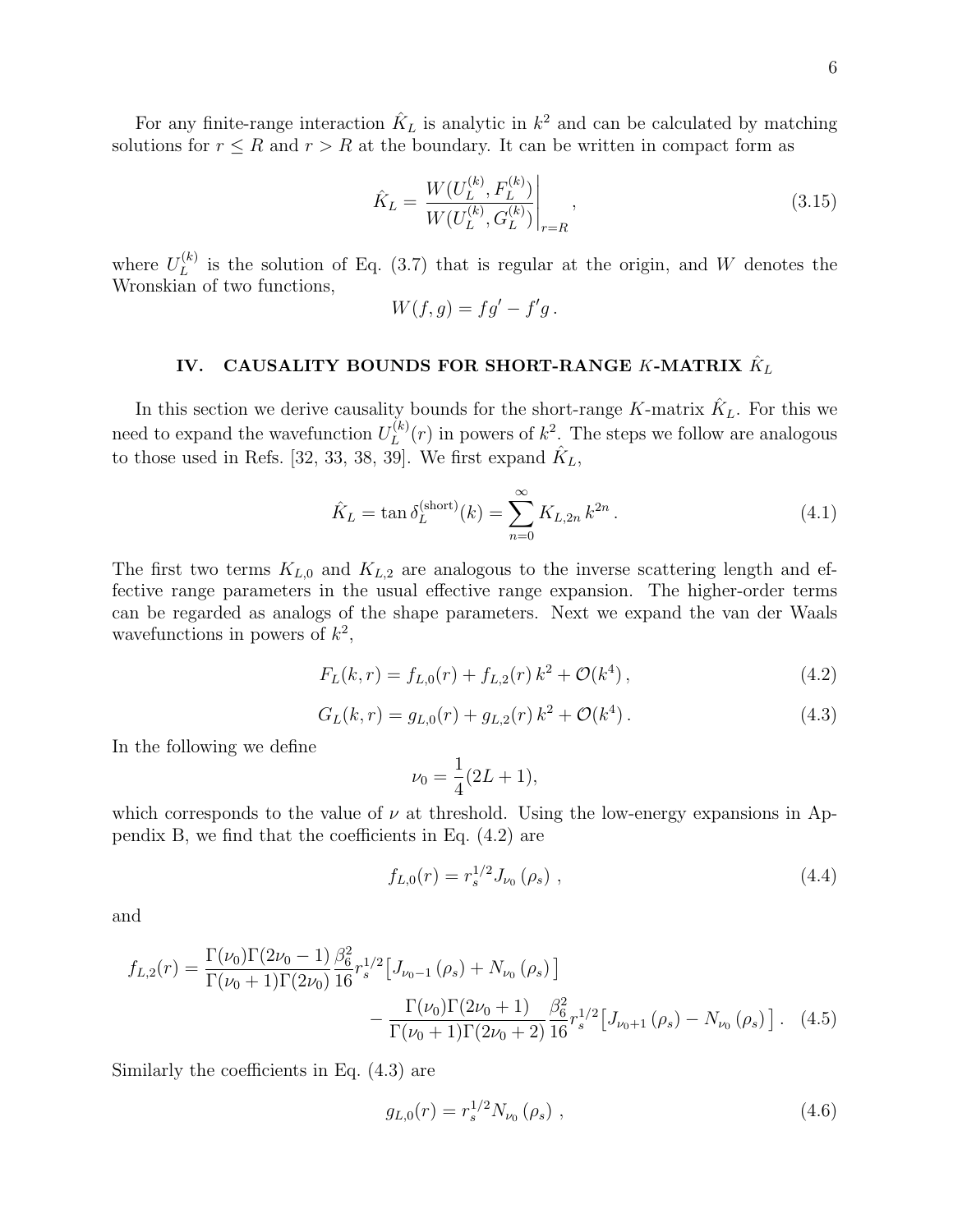and

$$
g_{L,2}(r) = \frac{\Gamma(\nu_0)\Gamma(2\nu_0 - 1)}{\Gamma(\nu_0 + 1)\Gamma(2\nu_0)} \frac{\beta_6^2}{16} r_s^{1/2} \left[ N_{\nu_0 - 1}(\rho_s) - J_{\nu_0}(\rho_s) \right] - \frac{\Gamma(\nu_0)\Gamma(2\nu_0 + 1)}{\Gamma(\nu_0 + 1)\Gamma(2\nu_0 + 2)} \frac{\beta_6^2}{16} r_s^{1/2} \left[ N_{\nu_0 + 1}(\rho_s) + J_{\nu_0}(\rho_s) \right].
$$
 (4.7)

Using Eq. (3.12), we can now express  $U_L^{(k)}$  $L^{(k)}(r)$  as an expansion in powers of  $k^2$ . For  $r > R$ , we have

$$
U_L^{(k)}(r) = f_{L,0}(r) - K_{L,0} g_{L,0}(r) + k^2 [f_{L,2}(r) - K_{L,0} g_{L,2}(r) - K_{L,2} g_{L,0}(r)] + \mathcal{O}(k^4). \tag{4.8}
$$

We now consider two solutions of the Schrödinger equation  $U_L^{(k_a)}$  $L_L^{(k_a)}(r)$  and  $U_L^{(k_b)}$  $L^{(\kappa_b)}(r)$  with momenta  $k_a$  and  $k_b$ , respectively. We have

$$
\left[\frac{d^2}{dr^2} - \frac{L(L+1)}{r^2} + \frac{\beta_6^4}{r^6} \theta(r-R) + k_a^2\right] U_L^{(k_a)}(r) = 2\mu \int_0^R dr' W(r,r') U_L^{(k_a)}(r')\,,\tag{4.9}
$$

$$
\left[\frac{d^2}{dr^2} - \frac{L(L+1)}{r^2} + \frac{\beta_6^4}{r^6} \theta(r-R) + k_b^2\right] U_L^{(k_b)}(r) = 2\mu \int_0^R dr' W(r,r') U_L^{(k_b)}(r') \,. \tag{4.10}
$$

Following the same steps as in Eq. (31)-(36) in Ref. [39], we obtain the Wronskian integral formula

$$
\frac{W[U_L^{(k_b)}, U_L^{(k_a)}](r)}{k_b^2 - k_a^2} = \int_0^r U_L^{(k_a)}(r')U_L^{(k_b)}(r') dr',\tag{4.11}
$$

for any  $r > R$ . Using Eq. (4.8) for momenta  $k_a$  and  $k_b$  we find

$$
\frac{W[U_L^{(b)}, U_L^{(a)}](r)}{k_b^2 - k_a^2} = W[f_{L,2}, f_{L,0}](r) - K_{L,0} \{ W[g_{L,2}, f_{L,0}](r) + W[f_{L,2}, g_{L,0}](r) \} + K_{L,0}^2 W[g_{L,2}, g_{L,0}](r) - K_{L,2} W[g_{L,0}, f_{L,0}](r) + \mathcal{O}(k_a^2, k_b^2)
$$
\n(4.12)

In the Wronskian integral formula (4.11) we set  $k_a = 0$  and take the limit  $k_b \to 0$ . With the wavefunction at zero energy written as  $U_L^{(0)}$  $L^{(0)}$ , the result is

$$
K_{L,2} = b_L(r) - \frac{\pi}{4} \int_0^r \left[ U_L^{(0)}(r') \right]^2 dr', \qquad (4.13)
$$

where

$$
b_L(r) = \frac{\pi}{4} W[f_{L,2}, f_{L,0}](r) + \frac{\pi}{4} K_{L,0}^2 W[g_{L,2}, g_{L,0}](r)
$$
  

$$
- \frac{\pi}{4} K_{L,0} \{ W[g_{L,2}, f_{L,0}](r) + W[f_{L,2}, g_{L,0}](r) \}.
$$
 (4.14)

The Wronskians appearing in Eq. (4.14) can be written out explicitly as

$$
W[f_{L,2}, f_{L,0}](r) = \frac{\beta_6 \rho_s}{16 \nu_0 (2\nu_0 - 1)} \left[ J_{\nu_0 - 2}(\rho_s) J_{\nu_0}(\rho_s) - J_{\nu_0 - 1}^2(\rho_s) \right] + \frac{\beta_6 \rho_s}{16 \nu_0 (2\nu_0 + 1)} \left[ J_{\nu_0 + 2}(\rho_s) J_{\nu_0}(\rho_s) - J_{\nu_0 + 1}^2(\rho_s) \right] + \frac{\beta_6 \rho_s}{4(2\nu_0 - 1)(2\nu_0 + 1)} \left[ J_{\nu_0 + 1}(\rho_s) J_{\nu_0 - 1}(\rho_s) - J_{\nu_0}^2(\rho_s) + \frac{4}{\pi \rho_s} \right], \qquad (4.15)
$$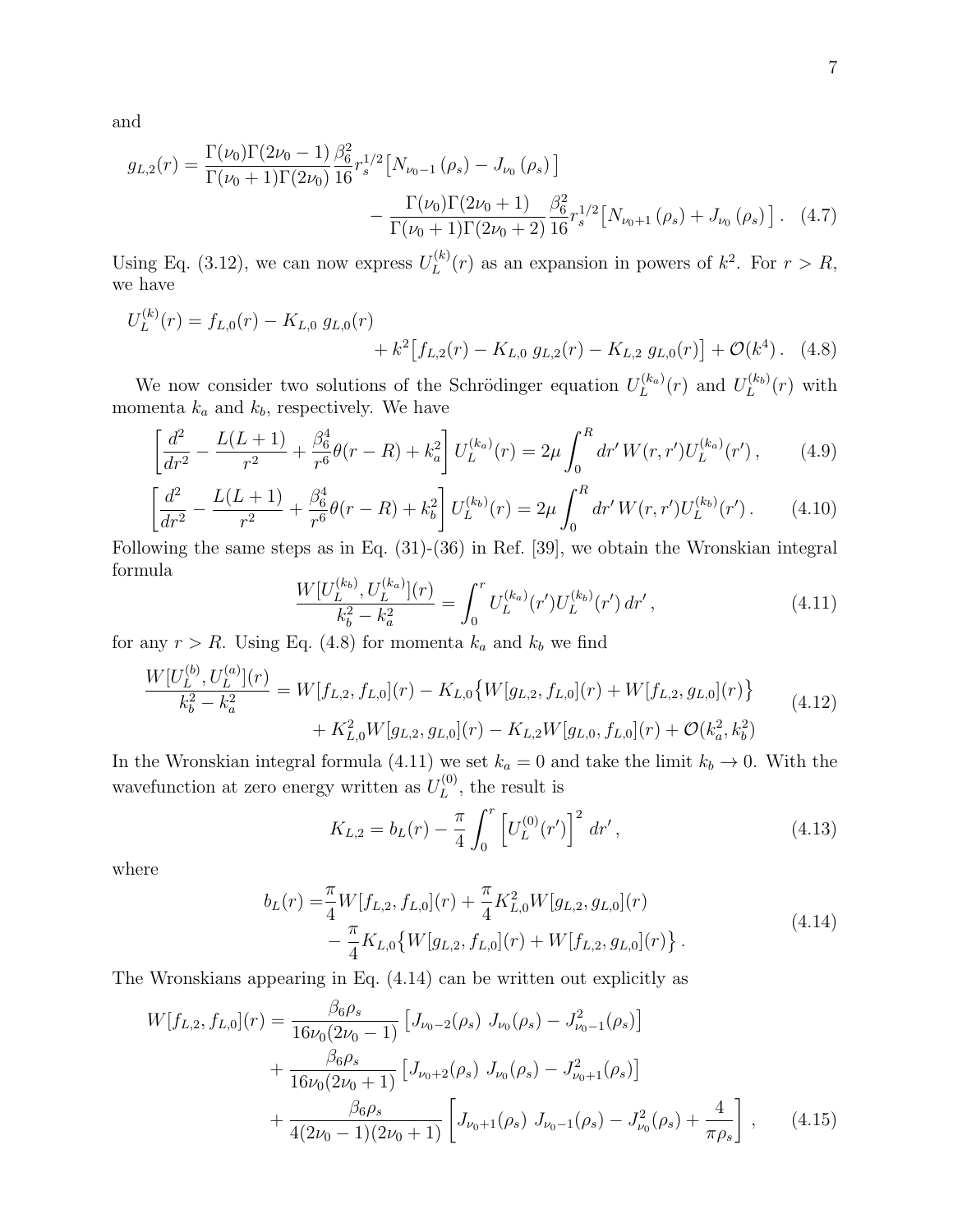$$
W[g_{L,2}, g_{L,0}](r) = \frac{\beta_6 \rho_s}{16 \nu_0 (2 \nu_0 - 1)} \left[ N_{\nu_0 - 2}(\rho_s) N_{\nu_0}(\rho_s) - N_{\nu_0 - 1}^2(\rho_s) \right] + \frac{\beta_6 \rho_s}{16 \nu_0 (2 \nu_0 + 1)} \left[ N_{\nu_0 + 2}(\rho_s) N_{\nu_0}(\rho_s) - N_{\nu_0 + 1}^2(\rho_s) \right] + \frac{\beta_6 \rho_s}{4(2 \nu_0 - 1)(2 \nu_0 + 1)} \left[ N_{\nu_0 + 1}(\rho_s) N_{\nu_0 - 1}(\rho_s) - N_{\nu_0}^2(\rho_s) + \frac{4}{\pi \rho_s} \right], \quad (4.16)
$$

and

$$
W[g_{L,2}, f_{L,0}](r) = W[f_{L,2}, g_{L,0}](r)
$$
  
= 
$$
\frac{\beta_6 \rho_s}{16\nu_0(2\nu_0 - 1)} \{J_{\nu_0 - 1}(\rho_s) [N_{\nu_0 + 1}(\rho_s) - N_{\nu_0 - 1}(\rho_s)] - N_{\nu_0}(\rho_s) [J_{\nu_0}(\rho_s) - J_{\nu_0 - 2}(\rho_s)] \}
$$
  
- 
$$
\frac{\beta_6 \rho_s}{16\nu_0(2\nu_0 + 1)} \{J_{\nu_0 + 1}(\rho_s) [N_{\nu_0 + 1}(\rho_s) - N_{\nu_0 - 1}(\rho_s)] - N_{\nu_0}(\rho_s) [J_{\nu_0 + 2}(\rho_s) - J_{\nu_0}(\rho_s)] \}.
$$
(4.17)

The fact that the integral on the right-hand side of Eq. (4.13) is positive semi-definite sets an upper bound on the short-range parameter  $K_{L,2}$ . We find that

$$
K_{L,2} \le b_L(r) \tag{4.18}
$$

for any  $r > R$ .

# V. IMPACT ON EFFECTIVE FIELD THEORY

In this section we discuss the impact of our causality bounds for an effective field theory with short-range interactions and an attractive  $1/r^6$  tail. In Fig. 1 we plot the  $L = 0$ Wronskians  $W[f_{0,2}, f_{0,0}], W[g_{0,2}, g_{0,0}],$  and  $W[g_{0,2}, f_{0,0}]$  for  $\beta_6 = 50$  [a.u.]. Figures 2 and 3 show the analogous plots for  $L = 1$  and  $L = 2$ , respectively.

We note that all of the Wronskian functions in Fig. 1, 2, 3 vanish in the limit  $r \to 0$ . This stands in clear contrast to what one finds for purely finite-range interactions [38, 39]. In that case the effective range parameter,  $r<sub>L</sub>$ , satisfies the upper bound

$$
r_L \le b_L^{\text{free}}(r) \,,\tag{5.1}
$$

where the function  $b_L^{\text{free}}(r)$  is (*cf.* Eq. (60) in Ref. [39])

$$
b_L^{\text{free}}(r) = -\frac{2\Gamma(L - \frac{1}{2})\Gamma(L + \frac{1}{2})}{\pi} \left(\frac{r}{2}\right)^{-2L+1} - \frac{4}{L + \frac{1}{2}a_L} \left(\frac{r}{2}\right)^2 + \frac{2\pi}{\Gamma(L + \frac{3}{2})\Gamma(L + \frac{5}{2})} \frac{1}{a_L^2} \left(\frac{r}{2}\right)^{2L+3},
$$
(5.2)

and  $a<sub>L</sub>$  is the scattering length. Near  $r = 0$  the behavior of  $b<sub>L</sub><sup>free</sup>(r)$  is

$$
b_{L}^{\text{free}}(r) = -\frac{2\Gamma(L - \frac{1}{2})\Gamma(L + \frac{1}{2})}{\pi} \left(\frac{r}{2}\right)^{-2L+1} + \mathcal{O}(r^{2}). \tag{5.3}
$$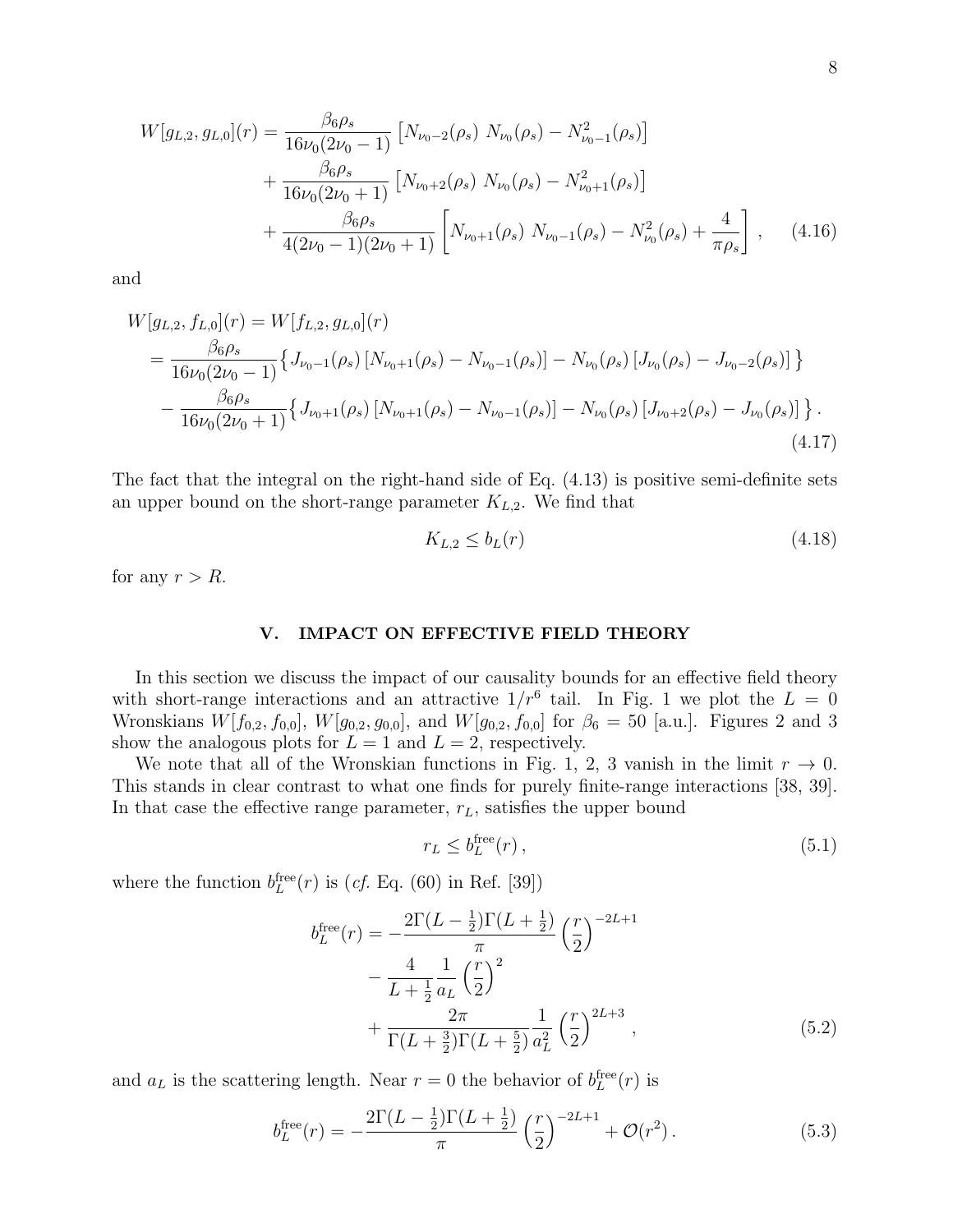

**FIG. 1:** (Color online)Plot of  $W[f_{0,2}, f_{0,0}](r)$ ,  $W[g_{0,2}, g_{0,0}](r)$ , and  $W[g_{0,2}, f_{0,0}](r)$  as a function of r for  $L = 0$  and  $\beta_6 = 50$  [a.u.].



**FIG. 2:** (Color online)Plot of  $W[f_{1,2}, f_{1,0}](r)$ ,  $W[g_{1,2}, g_{1,0}](r)$ , and  $W[g_{1,2}, f_{1,0}](r)$  as a function of r for  $L = 1$  and  $\beta_6 = 50$  [a.u.].

We see that  $b_L^{\text{free}}(r)$  diverges to negative infinity as  $r \to 0$  for  $L \geq 1$ . The causality bound on  $r<sub>L</sub>$  also drives  $r<sub>L</sub>$  to negative infinity for  $L \geq 1$ ,

$$
r_L \le -\frac{2\Gamma(L - \frac{1}{2})\Gamma(L + \frac{1}{2})}{\pi} \left(\frac{r}{2}\right)^{-2L+1} + \mathcal{O}(r^2). \tag{5.4}
$$

For an effective field theory with local contact interactions, the range of the interactions are controlled by the momentum cutoff scale. No matter the values for  $a<sub>L</sub>$  and  $r<sub>L</sub>$ , it is not possible to take the momentum cutoff scale arbitrarily high without violating the causality bound for channels with angular momentum  $L \geq 1$ . For finite-range interactions with an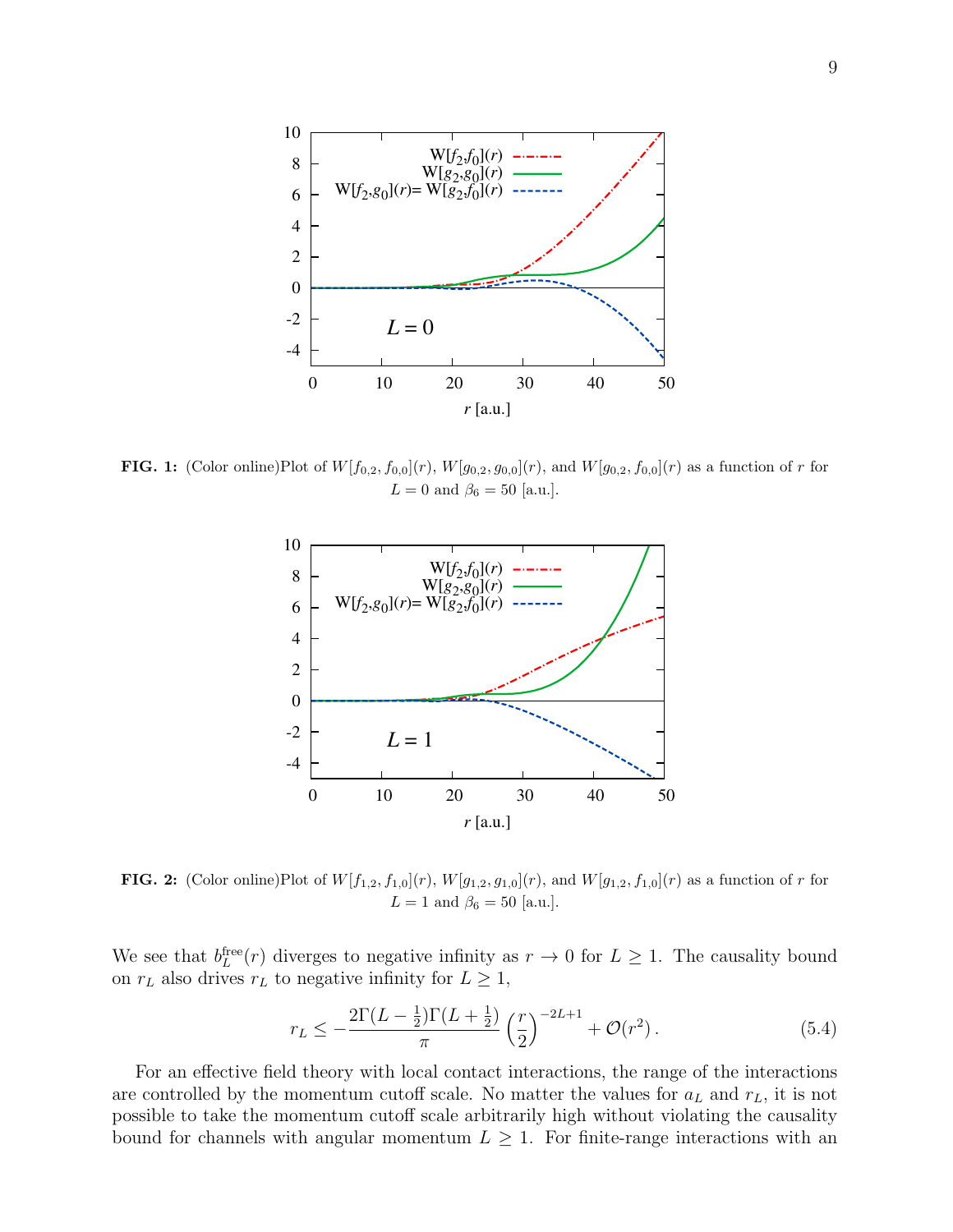

**FIG. 3:** (Color online)Plot of  $W[f_{2,2}, f_{2,0}](r)$ ,  $W[g_{2,2}, g_{2,0}](r)$ , and  $W[g_{2,2}, f_{2,0}](r)$  as a function of r for  $L = 2$  and  $\beta_6 = 50$  [a.u.].

additional attractive or repulsive Coulomb tail, one finds the same leading behavior  $[33]$ <sup>1</sup>

$$
b_L^{\text{Coulomb}}(r) = -\frac{2\Gamma(L - \frac{1}{2})\Gamma(L + \frac{1}{2})}{\pi} \left(\frac{r}{2}\right)^{-2L+1} + \mathcal{O}(r^{-2L}),\tag{5.5}
$$

i.e., the only difference in the causality bound relation for the Coulomb-modified effective range is the subleading  $\mathcal{O}(r^{-2L})$  pole term which is absent in the purely finite-range case. Hence, also for an effective field theory with contact interactions and long-range Coulomb tail, it is not possible to take the momentum cutoff scale arbitrarily high for  $L \geq 1$  without violating the causality bound.

There is no such divergence in  $b_L(r)$  at  $r=0$  for the attractive  $1/r^6$  interaction. For an effective field theory with contact interactions and van der Waals tail, the causality bound does not impose convergence problems as long as  $K_{L,2}$  is less than or equal to zero. This holds true for any L. There is no constraint from causality and unitarity preventing one from taking the cutoff momentum to be arbitrarily large. The key difference between the van der Waals interaction and the Coulomb interaction is that, when extended all the way to the origin, the attractive  $1/r^6$  interaction is singular and the spectrum is unbounded below. An essential singularity appears at  $r = 0$ , and both van der Waals wavefunctions  $F<sub>L</sub>$  and  $G_L$  vanish at the origin.

These exact same features appear in any attractive  $1/r^{\alpha}$  interaction for  $\alpha > 2$  in any number of spatial dimensions. The same can be said about an attractive  $1/r^2$  interaction when the coupling constant is strong enough to form bound states. The key point is that in the zero-range limit of these attractive singular potentials, the spectrum of bound states

<sup>&</sup>lt;sup>1</sup> To get this analogy, we are using here the normalization of the Coulomb-modified effective range expansion found in Eq.  $(28)$  of Ref. [33] and insert it in Eqs.  $(64)$ ,  $(A.6)$ , and  $(A.7)$  of the same paper, which give the explicit expressions for the Coulomb-modified causality bound functions for  $L = 0, 1, 2$ . The statement for general L then follows by generalization.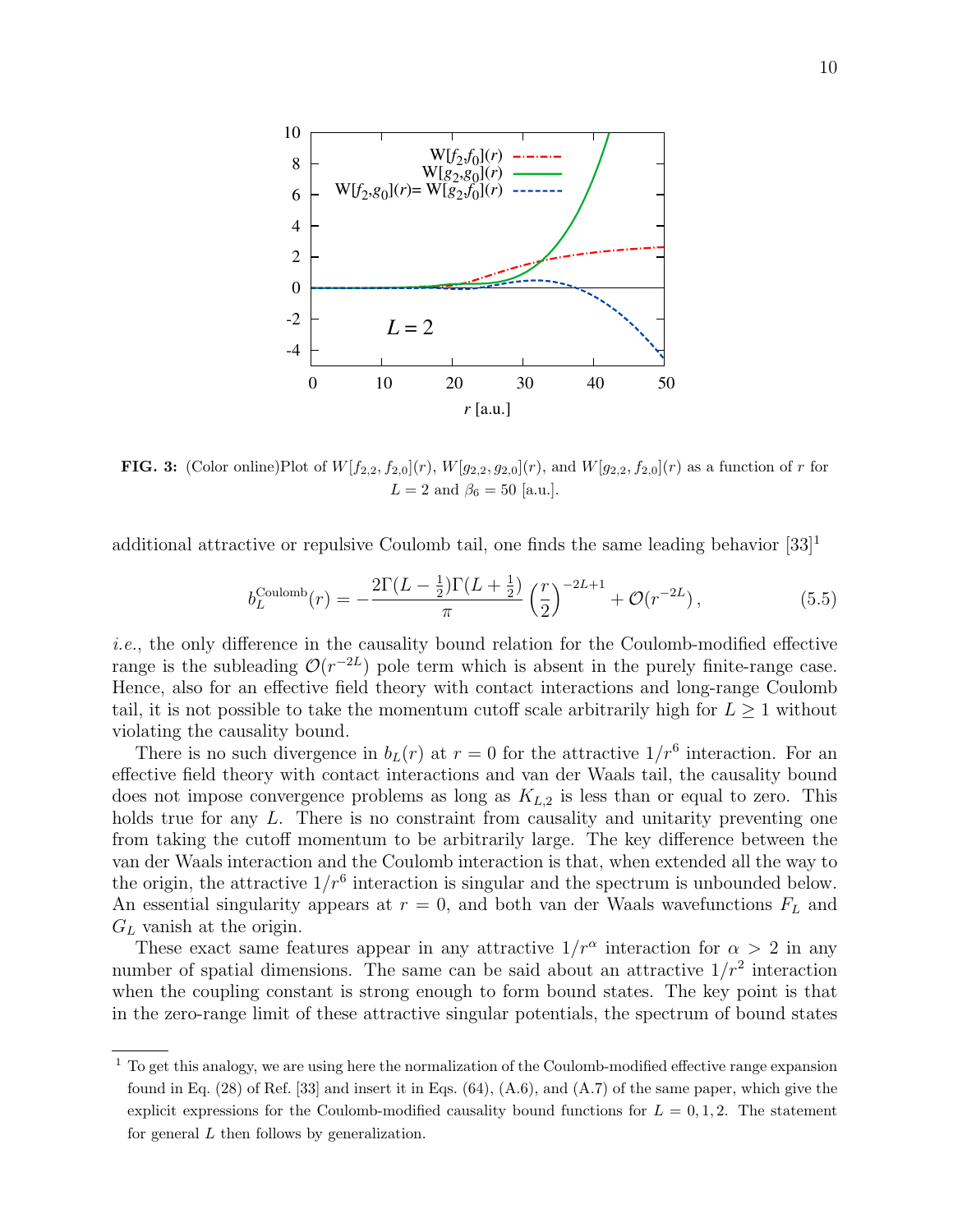extends to arbitrarily large negative energies. As a consequence, the scattering wavefunctions above threshold must vanish at the origin in order to satisfy orthogonality with respect to all such bound-state wavefunctions localized near the origin. In all of these cases the function  $b_L(r)$  remains finite as  $r \to 0$  for any L. We conclude that for an effective field theory with contact interactions and attractive singular power law interactions, we can take the cutoff momentum arbitrarily large for any L without producing a divergence in the coefficient  $K_{L,2}$ of the short-range K-matrix.

# VI. QUANTUM DEFECT THEORY AND THE MODIFIED EFFECTIVE RANGE EXPANSION

Up to now we have been discussing the short-range phase shift of  $K$ -matrix for scattering relative to the van der Waals wavefunctions  $F<sub>L</sub>$  and  $G<sub>L</sub>$ . For power law interactions  $1/r^{\alpha}$ with  $\alpha > 2$ , we also have the option to define phase shifts relative to the Bessel functions of the free wave equation. The problem though is that the usual effective range expansion,

$$
k^{2L+1}\cot\delta_{L,d}(p) = -\frac{1}{a_L} + \frac{1}{2}r_Lk^2 + \sum_{n=0}^{\infty} (-1)^{n+1} \mathcal{P}_L^{(n)}k^{2n+4},\tag{6.1}
$$

is spoiled by non-analytic terms as a function of  $k^2$ . For the van der Waals interactions in the  $L = 0$  channel, the leading non-analytic term is proportional to  $k^3$ , and so the scattering parameters  $a_0$  and  $r_0$  are well-defined, but the shape parameters  $\mathcal{P}_L^{(n)}$  $L^{(n)}$  are not. For  $L=1$ the leading non-analytic term is proportional to  $k$  and so only the scattering length  $a_1$  is well-defined. For  $L > 2$  none of the low-energy scattering parameters are well defined. To resolve these problems, a modified form of the effective range expansion is used which is known as quantum defect theory [45–47].

In quantum defect theory for attractive  $1/r^6$  potentials, one defines an offset for the phase shift [22],

$$
\eta_L = \frac{\pi}{2} (\nu - \nu_0). \tag{6.2}
$$

The modified effective range expansion is then

$$
k^{2L+1}\cot\left(\delta_L + 2\eta_L\right) = -\frac{1}{A_L} + \frac{1}{2}R_L k^2 + \mathcal{O}\left(k^4 \ln k\right) ,\qquad (6.3)
$$

where  $A_L$  and  $R_L$  are the generalized scattering length and effective range parameters. These definitions coincide with the usual scattering length  $a<sub>L</sub>$  for  $L = 0, 1$  and the usual effective range  $r<sub>L</sub>$  for  $L = 0$ . The generalized scattering length and effective range can be written in terms of the short range K-matrix parameters as

$$
A_L = \frac{\pi^2 \beta_6^{2L+1}}{2^{4L+1} [\Gamma(\frac{L}{2} + \frac{1}{4}) \Gamma(L + \frac{3}{2})]^2} \left[ (-1)^L - \frac{1}{K_{L,0}} \right]
$$
(6.4)

and

$$
R_L = -\frac{2^{4L+2}\Gamma\left(\frac{L}{2} + \frac{1}{4}\right)^2 \Gamma\left(L + \frac{3}{2}\right)^2 \beta_6^{-2L-1}}{\pi^2 \left(K_{L,0}(-1)^L - 1\right)^2} \left[\frac{\beta_6^2 \left(K_{L,0}^2 + 1\right)}{4L^2 + 4L - 3} - K_{L,2}\right].
$$
 (6.5)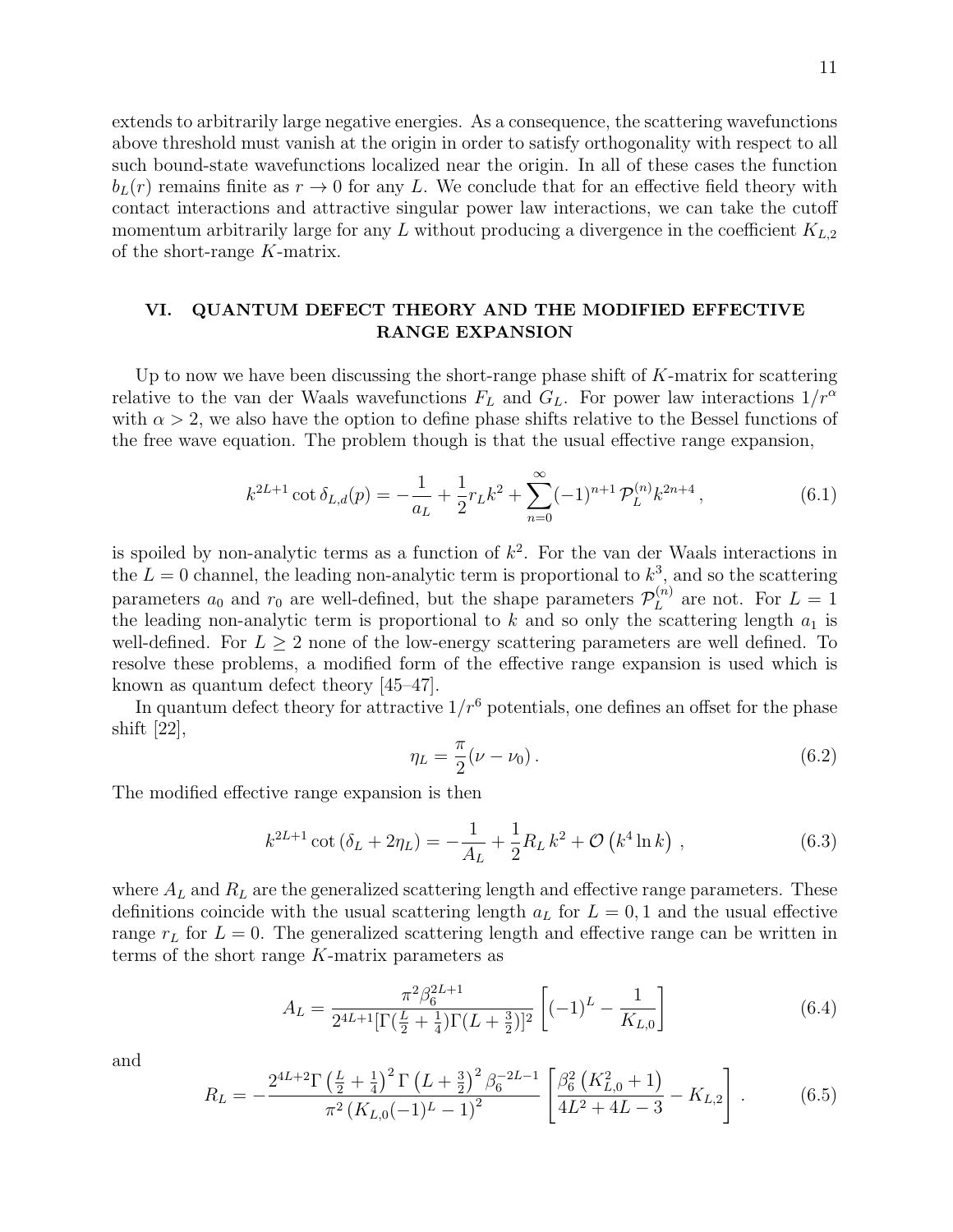From these results we see that the short-range parameter  $K_{L,2}$  appears in combination with  $\beta_6^2$ . But in nearly all single-channel scatterings between pairs of alkali atoms, from the following equation,

$$
K_{L,2} = \frac{\beta_6^2}{4L^2 + 4L - 3} \left\{ 1 + \left[ (-1)^L - A_L \frac{2^{4L+1} \Gamma\left(\frac{L}{2} + \frac{1}{4}\right)^2 \Gamma\left(L + \frac{3}{2}\right)^2}{\pi^2 \beta_6^{2L+1}} \right]^{-2} \right\}
$$
  
+ 
$$
R_L A_L^2 \frac{2^{4L} \Gamma\left(\frac{L}{2} + \frac{1}{4}\right)^2 \Gamma\left(L + \frac{3}{2}\right)^2}{\pi^2 \beta_6^{2L+1}} \left[ (-1)^L - A_L \frac{2^{4L+1} \Gamma\left(\frac{L}{2} + \frac{1}{4}\right)^2 \Gamma\left(L + \frac{3}{2}\right)^2}{\pi^2 \beta_6^{2L+1}} \right]^{-2}, \quad (6.6)
$$

one quantitatively finds that  $K_{L,2}$  is at least one order of magnitude smaller than  $\beta_6^2$ . This separation of scales is the reason for the approximate universality found in Ref. [26, 27].

The dominance of  $\beta_6^{2n}$  over the subleading coefficients  $K_{L,2n}$  in Eq. (4.1) for  $n \geq 1$ holds for nearly all cases of single-channel scattering between alkali atoms [21, 48]. This phenomenological fact explains the absence of short-distance length scales in the universality relation in Eq. (1.2). Furthermore, Gao has shown that when short-range interactions arise from a repulsive central potential, the fact that the K-matrix is nearly independent of energy means that the K-matrix is also nearly independent of angular momentum  $L$  [48]. This produces a surprisingly rich class of universal physics for single-channel van der Waals interactions where  $K_{L,2n}$  is negligible compared to  $\beta_6^{2n}$  for all L, and  $K_{L,0}$  is approximately the same for all L. Therefore  $\beta_6$  and the S-wave scattering length will determine, to a good approximation, the threshold scattering behavior for all values of L.

## VII. CAUSAL RANGE FOR SINGLE-CHANNEL SCATTERING

We have shown that for negative  $K_{L,2} \leq 0$ , the range R of the short-range interaction can be taken all the way down to zero. But when  $K_{L,2}$  is positive, there is a constraint on R and we use Eq.  $(4.18)$  to determine a minimum value for R. We call this minimum range the causal range  $R^b$ , and we determine  $R^b$  as the solution to the equation

$$
K_{L,2} = b_L(R^b). \t\t(7.1)
$$

As pointed out in Ref. [33], one can show a priori that  $b<sub>L</sub>(r)$  is a monotonically increasing function of  $r$ . Therefore, if a real solution to Eq.  $(7.1)$  exists, then it is unique. If however there is no real solution, then there is no constraint on the interaction range and we define  $R<sup>b</sup>$  to be zero. For an effective field theory with contact interactions and van der Waals tail, the cutoff momentum can be made as large as  $\sim 1/R^b$  before the causality bound is violated.

In the following analysis we extract the single-channel S-wave effective range parameters  $a_0$  and  $r_0$  for several different pairs of alkali atoms <sup>7</sup>Li, <sup>23</sup>Na, and <sup>133</sup>Cs in singlet and triplet channels. The data is taken from Refs. [20, 21, 49–51]. The reduced masses for  ${}^{7}Li_2$ ,  ${}^{23}Na_2$ and <sup>133</sup>Cs<sub>2</sub> are  $\mu = 6394.7, 20954, 121100$  [a.u.], respectively. The van der Waals coupling constants for  ${}^{7}Li_2$ ,  ${}^{23}Na_2$  and  ${}^{133}Cs_2$  are  $C_6 = 1388, 1472, 7020$  [a.u.]. We calculate the corresponding K-matrix parameters using Eq.  $(6.4)$  and Eq.  $(6.6)$  and then compute the resulting causal ranges. We recall that for  $L = 0$  we simply have  $A_0 = a_0$  and  $R_0 = r_0$ . The results for the scattering parameters and causal ranges are given in columns II, V and VI of Table I. The discrepancies in  $R_0$  are due to the fact that in the analytic studies in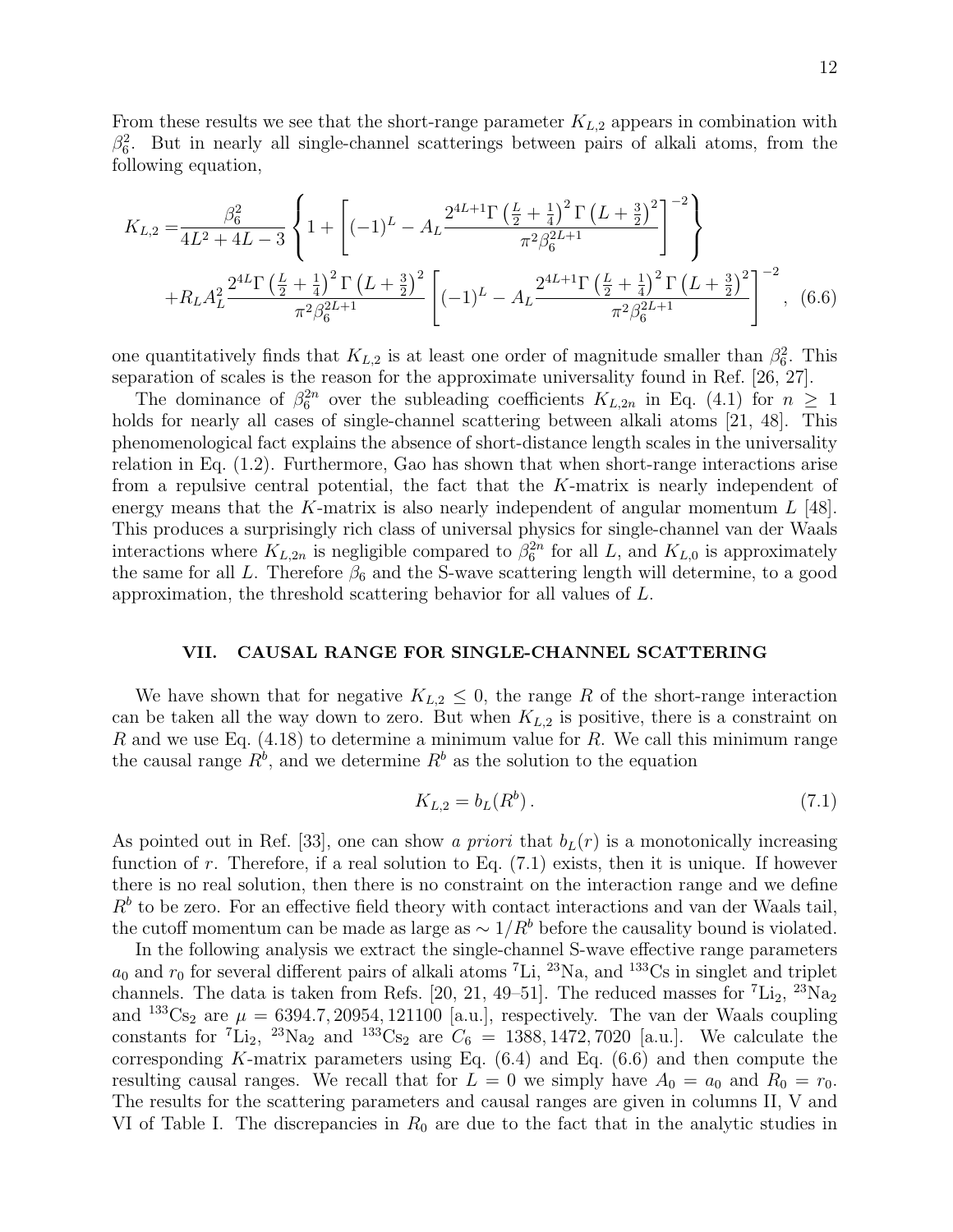**TABLE I:** Scattering parameters and causal ranges for S-wave scattering of  ${}^{7}$ Li, ${}^{23}$ Na, and  ${}^{133}$ Cs pairs. The scattering data collection is taken from Ref. [20]. In columns I and IV the scattering data for <sup>7</sup>Li are from Ref. [50], the scattering data for <sup>23</sup>Na are from Ref. [49, 50], and data for <sup>133</sup>Cs are from Ref. [51]. In column III the effective range parameters,  $R_0$ , are calculated analytically in Refs. [20, 21]. In column IV,

the  $R_0$  are obtained from numerical calculations. The scattering parameters in columns II and V are calculated using Eqs. (6.4) and (6.6), and the causal ranges in column VI are obtained from Eq. (7.1).

|                                                                                                                        |       |           |       | H         | Ш     | TV    |                                                                                           | VI                                                                         |
|------------------------------------------------------------------------------------------------------------------------|-------|-----------|-------|-----------|-------|-------|-------------------------------------------------------------------------------------------|----------------------------------------------------------------------------|
| Atoms                                                                                                                  | State | $\beta_6$ | $A_0$ | $K_{0,0}$ | $R_0$ | $R_0$ | $K_{0,2}$                                                                                 | $R^b$                                                                      |
| $^7$ Li $-^7$ Li                                                                                                       |       |           |       |           |       |       | $^{-1}\Sigma_a$ 64.9097 36.9 -5.282 66.3 66.5 $\left 2\sim124\right 7\sim19$              |                                                                            |
| ${}^{7}$ Li- ${}^{7}$ Li                                                                                               |       |           |       |           |       |       | $3\Sigma_u$ 64.9097 -17.2 0.643 1006.3 1014.8 0 ~ 17 3 ~ 25                               |                                                                            |
| $23$ Na <sup>-23</sup> Na                                                                                              |       |           |       |           |       |       | $^{-1}\Sigma_{q}$   88.624   34.936   5.705   187.317   187.5   0 $\sim$ 86   4 $\sim$ 20 |                                                                            |
| $^{23}Na^{-23}Na$                                                                                                      |       |           |       |           |       |       |                                                                                           | $3\Sigma_u$   88.624   77.286   -1.213   62.3756   62.5   2 ~ 13   16 ~ 24 |
| $133 \text{Cs} - 133 \text{Cs}$ $1 \Sigma_a$   203.62   68.216   3.365   624.013   624.55   0 $\sim$ 146   7 $\sim$ 45 |       |           |       |           |       |       |                                                                                           |                                                                            |

Ref. [20, 21]  $K_{0,2}$  is neglected, while the numerical calculations of Ref. [49–51] include the short-range contribution from  $K_{0,2}$ .

In column V of Table I, we present an approximate range for  $K_{0,2}$  for each atomic pair using the values for  $R_0$  in columns III and IV. Since  $K_{0,2}$  is positive, we cannot go all the way to the zero range limit. However, in each case  $K_{0,2}$  is at least one order of magnitude smaller than  $\beta_6^2$ . Although we cannot take the zero range limit, the causal ranges are small in comparison to  $\beta_6$ . In each case  $R^b$  is a less than one third of the size of  $\beta_6$ . Hence one can probe these interactions in a van der Waals effective field theory with cutoff momentum up to roughly three times  $1/\beta_6$  without violating the causality bound.

# VIII. CAUSAL RANGE NEAR A MAGNETIC FESHBACH RESONANCE

In Ref. [52] the multi-channel problem of scattering around a magnetic Feshbach resonance is reduced to a description by an effective single-channel K-matrix that depends on the applied magnetic field B. The behavior around the resonance is described by several parameters.  $B_{0,L}$  is the position of the resonance, while  $g_{\text{res}}$  parameterizes the width of the Feshbach resonance.  $K_L^{\text{bg}}$  $L_L^{\text{bg}}$  is a background value for the K-matrix, and the scale  $d_{B,L}$  is introduced to define a dimensionless magnetic field. We write the effective single-channel K-matrix as

$$
\hat{K}_L^{\text{eff}}(k, B) = -K_L^{\text{bg}} \left[ 1 + \frac{g_{\text{res}}}{k^2 \beta_6^2 - g_{\text{res}} \left( B_s + 1 \right)} \right],\tag{8.1}
$$

with

$$
B_s = \frac{(B - B_{0,L})}{d_{B,L}}.
$$
\n(8.2)

The parametrization given above corresponds to Eq. (18) in Ref. [52]. Note that we have changed the notation slightly and are using a different sign convention.

<sup>&</sup>lt;sup>2</sup> Note that  $K_{L,2}$  has the dimension of an area (in the appropriate atomic units).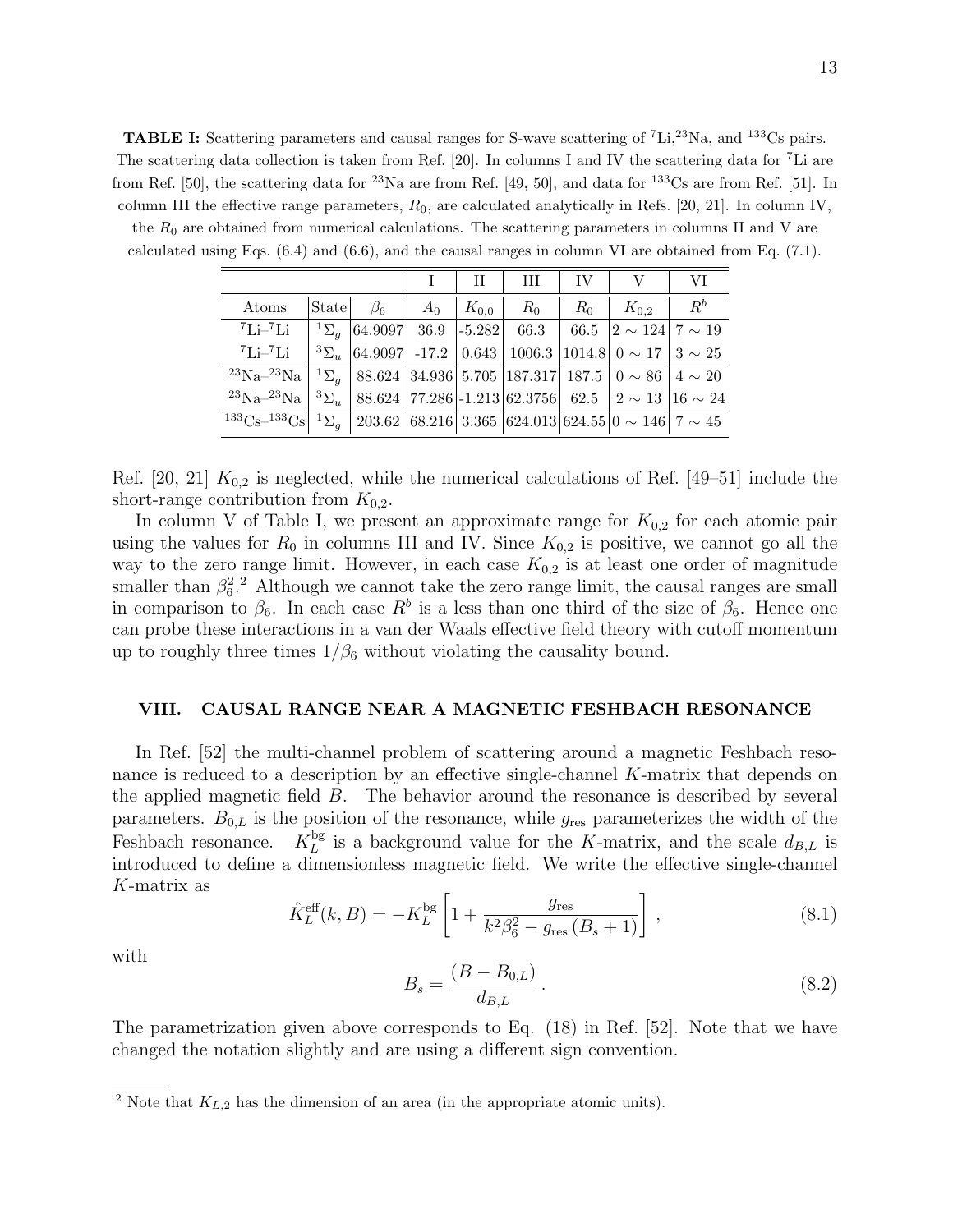By expanding the right-hand side of Eq.  $(8.1)$  in  $k^2$ , it is straightforward to determine the K-matrix expansion parameters  $K_{L,0}$  and  $K_{L,2}$ . A short calculation yields that

$$
K_{L,0}^{\text{eff}} = -K_L^{\text{bg}} \left( 1 + \frac{1}{B_s + 1} \right) ,\qquad (8.3)
$$

$$
K_{L,2}^{\text{eff}} = \frac{\beta_6^2 K_L^{\text{bg}}}{g_{\text{res}}(B_s + 1)^2} \,. \tag{8.4}
$$

As noted in Ref. [52], the parameters  $K_L^{\text{bg}}$  $L_L^{\text{bg}}$  and  $g_{\text{res}}$  are constrained by the condition

$$
K_L^{\text{bg}} g_{\text{res}} < 0. \tag{8.5}
$$

From this we directly see that  $K_{L,2}^{\text{eff}}$  given by Eq. (8.4) is always negative. From the causality bound in Eq. (4.18), it follows that where this effective single-channel description is applicable and correctly captures the entire energy-dependence of the short-range K-matrix, the causal range will be zero when the interaction is tuned close to a Feshbach resonance.

# IX. SUMMARY AND DISCUSSION

In this paper we have analyzed two-body scattering with arbitrary short-range interactions plus an attractive  $1/r^6$  tail. We derived the constraints of causality and unitarity for the short-range K-matrix,

$$
\hat{K}_L = \tan \delta_L^{(\text{short})}(k) = \sum_{n=0}^{\infty} K_{L,2n} k^{2n} .
$$
\n(9.1)

For any r larger than the range of the short-range interactions,  $R$ , we find that  $K_{L,2}$  satisfies the upper bound

$$
K_{L,2} \le b_L(r) \,,\tag{9.2}
$$

where  $b_L(r)$  is

$$
b_L(r) = \frac{\pi}{4} W[f_{L,2}, f_{L,0}](r) + \frac{\pi}{4} K_{L,0}^2 W[g_{L,2}, g_{L,0}](r)
$$

$$
- \frac{\pi}{4} K_{L,0} \left\{ W[g_{L,2}, f_{L,0}](r) + W[f_{L,2}, g_{L,0}](r) \right\},
$$
(9.3)

and the Wronksians are given in Eq. (4.15), (4.16), (4.17).

In clear contrast with the case for finite-range interactions only [38, 39] or with Coulomb tails [33], the function  $b_L(r)$  does not diverge but rather vanishes as  $r \to 0$  for all L. When  $K_{L,2} \leq 0$ , there is no constraint derived from causality and unitarity that prevents the use of an effective field theory with zero range contact interactions plus an attractive  $1/r^6$  tail. This holds true for any angular momentum value L. For the phenomenologically important case of a multi-channel system near a magnetic Feshbach resonance, the effective value for  $K_{L,2}$  is negative and so the short-range interaction can be taken to have zero range.

The van der Waals interaction is qualitatively different from the Coulomb interaction where  $b_L^{\text{Coulomb}}(r)$  diverges for  $L \geq 1$ . The key difference is that both van der Waals wavefunctions  $F<sub>L</sub>$  and  $G<sub>L</sub>$  vanish at the origin. This phenomenon also occurs for an attractive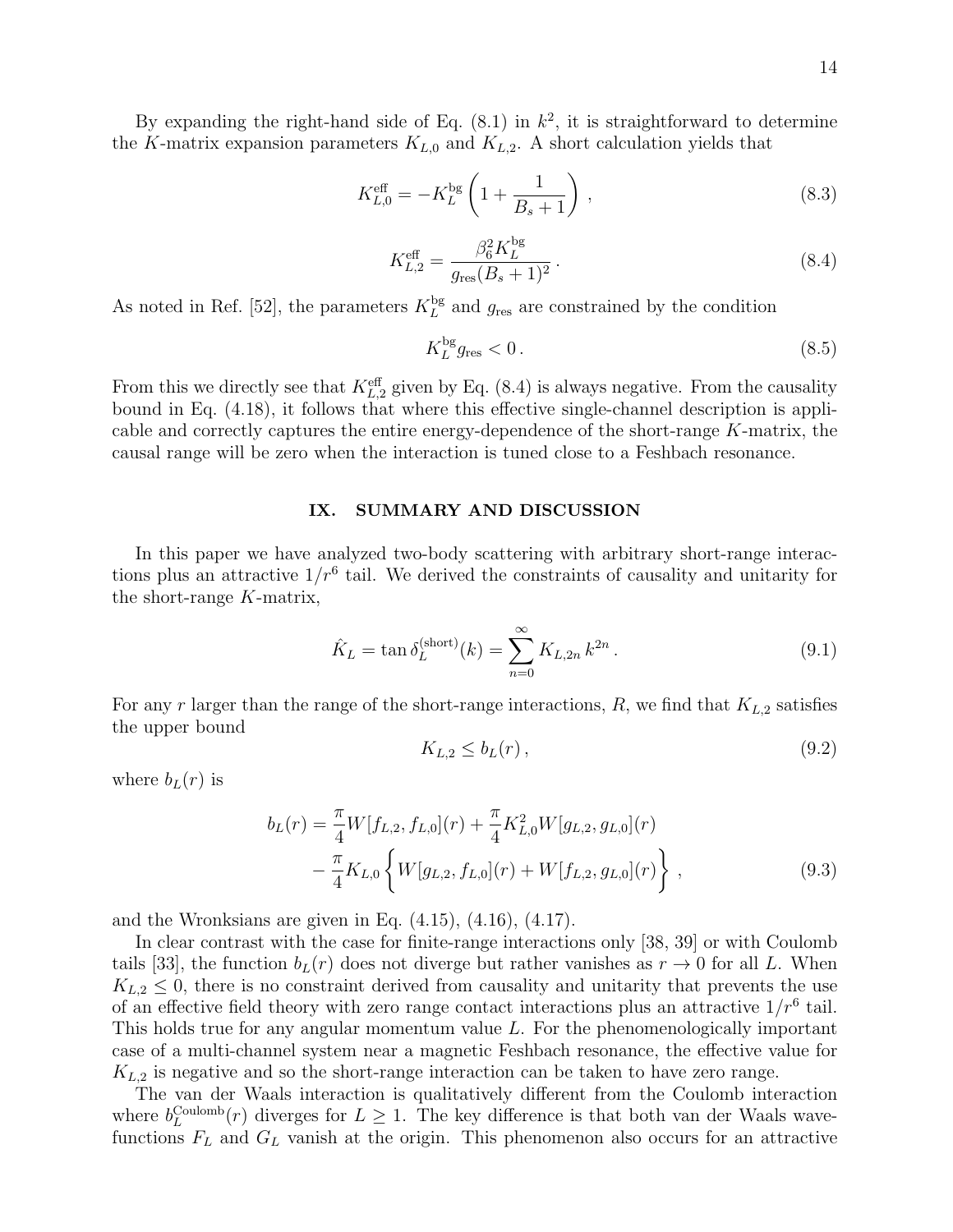$1/r^{\alpha}$  interaction for  $\alpha > 2$  in any number of spatial dimensions. It is also valid for an attractive  $1/r^2$  interaction when the coupling constant is strong enough to form bound states. For an effective field theory with contact interactions and attractive singular power law tail, the cutoff momentum can be made arbitrarily large for any L without producing a divergence in the coefficient  $K_{L,2}$  of the short-range K-matrix.

When  $K_{L,2}$  is positive there is a lower bound on the range of the short-range interactions. We define the causal range  $R<sup>b</sup>$  as this minimum value for the range, given by the condition

$$
K_{L,2} = b_L(R^b). \t\t(9.4)
$$

We have analyzed several examples of S-wave scattering in alkali atoms in Table I. We find that the  $K_{L,2}$  is at least one order of magnitude smaller than  $\beta_6^2$ . As a result we find that the causal ranges are small in comparison with  $\beta_6$ .

In summary, we find that  $\beta_6$  dominates over distance scales parameterizing the shortrange interactions. The origin of this van der Waals universality can be explained by two facts. The first fact is the phenomenological observation that, in single-channel scattering between alkali atoms, there is significant separation between the typical length scales of the short-distance physics and  $\beta_6$ . This can be seen by the small size of the short-range parameter  $K_{L,2}$  compared with  $\beta_6^2$ . As Gao has shown, this also leads to the approximate universal relation that  $K_{L,0}$  is the same for all L [48]. Therefore, to a good approximation,  $\beta_6$  and the S-wave scattering length will determine the threshold scattering behavior for all values of L. For the multi-channel case near a magnetic Feshbach resonance, we find that the effective  $K_{L,2}^{\text{eff}}$  is no longer negligible. However  $K_{L,2}^{\text{eff}}$  is negative, and this means that there is no constraint from causality preventing the zero-range limit for the short-distance interactions.

The second fact underlying the van der Waals universality is that the zero-range limit of short-distance interactions is well-behaved with regard to scattering near threshold. We note, however, that there is still no scale-invariant limit for  $L \geq 1$  since the effective range parameter will diverge to negative infinity as  $\beta_6$  goes to zero. This can be seen from the  $\beta_6^{-2L+1}$  behavior with negative coefficient for  $L \ge 1$  in Eq. (6.5).

The analysis in this paper should be useful in developing an effective field theory with an attractive  $1/r^6$  tail and contact interactions. Similarly one can also construct effective field theories for other attractive singular potentials  $1/r^{\alpha}$  for  $\alpha \geq 2$ . These effective field theories could be used to investigate the Efimov effect and other low-energy phenomena in a model-independent way.

### Acknowledgments

This research was supported in part by the US Department of Energy under contract No. DE-FG02-03ER41260, by the BMBF under contract No. 06BN7008, and by DFG and NSFC (CRC 110). S.E. was supported by a Turkish Government Ministry National Education Fellowship, and S.K. was supported by the "Studienstiftung des deutschen Volkes"and by the Bonn-Cologne Graduate School of Physics and Astronomy. We also thank the Institute for Nuclear Theory for hosting the authors during the 2012 program "Light nuclei from first principles".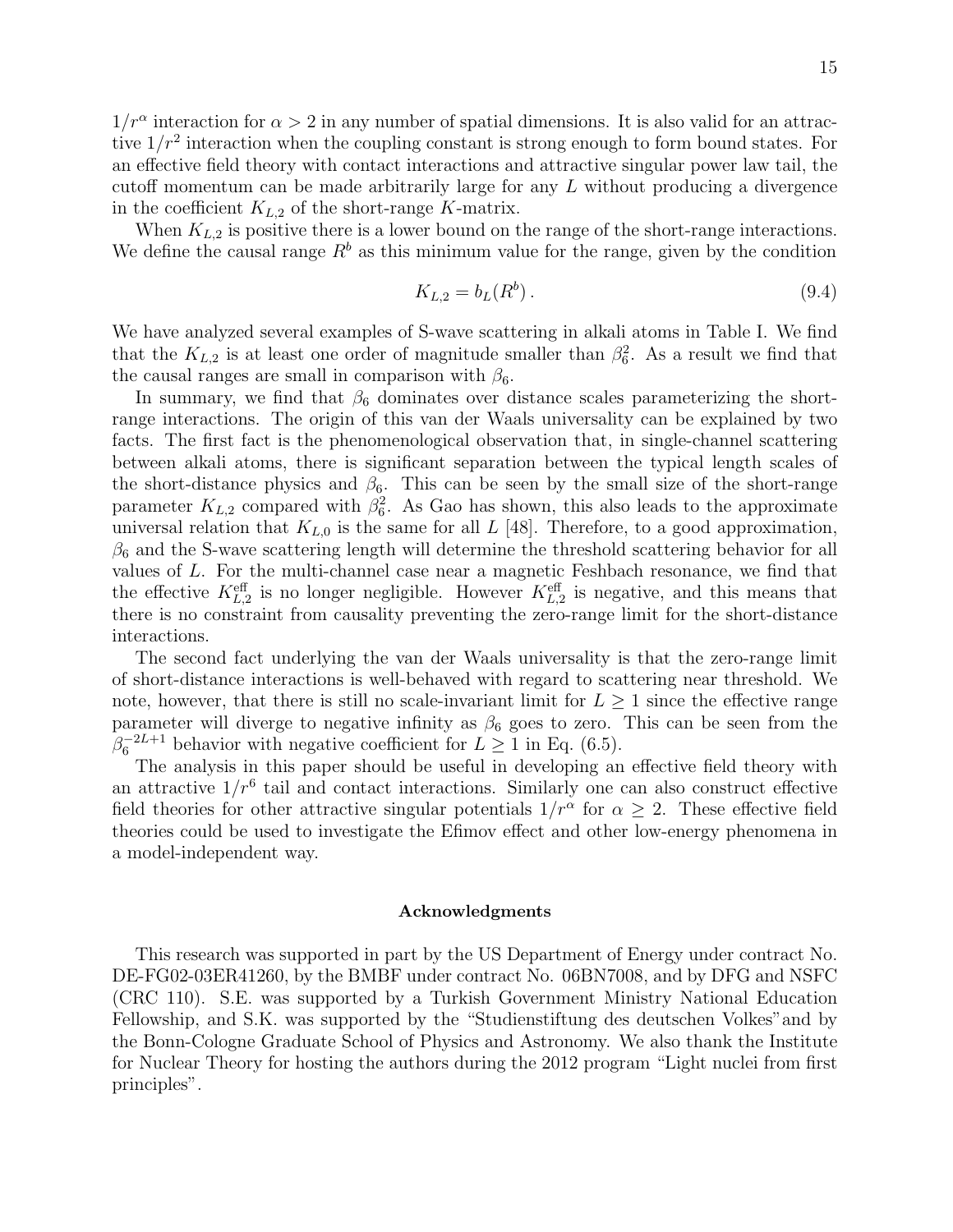#### Appendix A: Van der Waals wavefunctions

In this section we derive the van der Waals wavefunctions  $F<sub>L</sub>$  and  $G<sub>L</sub>$ , following the steps in this section we derive the van der waals wavefunctions  $r_L$  and  $G_L$ , following the steps<br>in Ref. [44]. We first redefine the radial function as  $U_L(r) = \sqrt{r_s} Z(\rho_s)$ . This rearrangement puts Eq. (3.9) into the form of an inhomogeneous Bessel equation,

$$
\mathcal{L}_{\nu_0} Z(\rho_s) = \left[ \rho_s^2 \frac{d^2}{d\rho_s^2} + \rho_s \frac{d}{d\rho_s} - \nu_0^2 + \rho_s^2 \right] Z(\rho_s) = -\frac{k_s^2}{8} \frac{Z(\rho_s)}{\rho_s},\tag{A1}
$$

with

$$
\nu_0 = \frac{1}{4}(2L+1).
$$

The idea, introduced in Ref. [53], is now to consider  $Z_{\nu}(\rho_s)$  as a series expansion of solutions,

$$
Z(\rho_s) = \sum_{n=0}^{\infty} k_s^{2n} \varphi^{(n)}(\rho_s), \qquad (A2)
$$

and to use perturbation theory to obtain a solution for  $Z_{\nu}(\rho_s)$ . Substituting Eq. (A2) into Eq. (A1) leads to an infinite number of differential equations,

$$
\mathcal{L}_{\nu_0} \varphi^{(0)}(\rho_s) + k_s^2 \left[ \mathcal{L}_{\nu_0} \varphi^{(1)}(\rho_s) + \frac{1}{8\rho_s} \varphi^{(0)}(\rho_s) \right] \n+ k_s^4 \left[ \mathcal{L}_{\nu_0} \varphi^{(2)}(\rho_s) + \frac{1}{8\rho_s} \varphi^{(1)}(\rho_s) \right] + \cdots = 0.
$$
\n(A3)

The zeroth-order differential equation is homogenous while all other orders are inhomogeneous. This procedure generates a secular perturbation in all inhomogeneous differential equations as well as driving terms. The secular terms here refer to the solutions of the zeroth-order differential equation, which are Bessel functions.

Following Ref. [44], we introduce a function  $Z_{\nu}(\rho_s)$  which has an expansion in terms of Bessel functions with momentum-dependent coefficients,

$$
Z_{\nu}(\rho_s) = \sum_{m=-\infty}^{\infty} b_m(k_s) \mathcal{J}_{\nu+m}(\rho_s).
$$
 (A4)

We insert this as an ansatz into Eq. (A1) with  $\nu$  yet to be determined. Here  $\mathcal{J}_n$  denotes collectively the Bessel functions of first and second kind,  $J_n$  and  $N_n$ . Substitution of Eq. (A4) into Eq. (A1) yields a three-term recurrence relation for the  $b_m$  functions with  $-\infty < m < \infty$ ,

$$
[(\nu + m)^2 - \nu_0^2]b_m(k_s) + \frac{k_s^2}{16(m + \nu - 1)}b_{m-1}(k_s) + \frac{k_s^2}{16(m + \nu + 1)}b_{m+1}(k_s) = 0.
$$
 (A5)

Solving these equations for  $b_m(k_s)$  yields

$$
b_m(k_s) = (-1)^m \left(\frac{k_s}{4}\right)^{2m} \frac{\Gamma(\nu)\Gamma(\nu - \nu_0 + 1)\Gamma(\nu + \nu_0 + 1)}{\Gamma(\nu + m)\Gamma(\nu - \nu_0 + m + 1)\Gamma(\nu + \nu_0 + m + 1)} c_m(\nu)
$$
 (A6)

and

$$
b_{-m}(k_s) = (-1)^m \left(\frac{k_s}{4}\right)^{2m} \frac{\Gamma(\nu - m + 1)\Gamma(\nu - \nu_0 - m)\Gamma(\nu + \nu_0 - m)}{\Gamma(\nu + 1)\Gamma(\nu - \nu_0)\Gamma(\nu + \nu_0)} c_m(-\nu)
$$
 (A7a)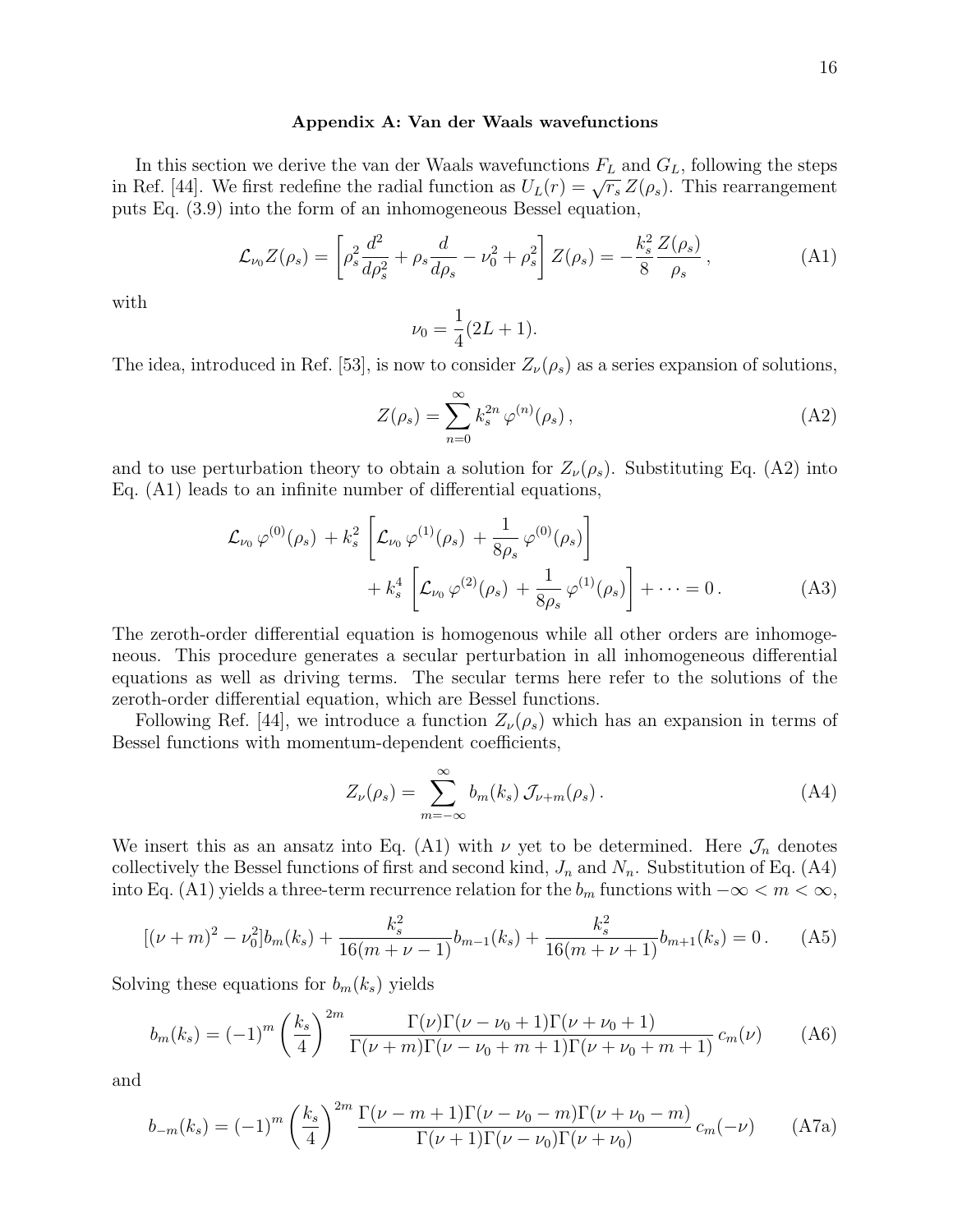for  $m \geq 0$ . The functions  $c_m(\pm \nu)$  are defined as

$$
c_m(\pm \nu) = \prod_{s=0}^{m-1} Q(\pm \nu + s) b_0(k_s), \qquad (A8)
$$

where  $Q(\nu)$  is given by

$$
Q(\nu) = \frac{1}{1 - \frac{k_s^2}{16(\nu + 1)[(\nu + 1)^2 - \nu_o^2](\nu + 2)[(\nu + 2)^2 - \nu_o^2]} Q(\nu + 1)}.
$$
 (A9)

The coefficient  $b_0(k_s)$  only determines the overall normalization and is simply set to one in the following. Eq. (A5) for  $m = 0$  determines the shift  $\nu$  in the order of the Bessel functions. We determine  $\nu$  using the constraint

$$
(\nu^2 - \nu_0^2) - \frac{Q(-\nu)}{16^2 \nu (\nu - 1)[(\nu - 1)^2 - \nu_0^2]} k_s^4 - \frac{Q(\nu)}{16^2 \nu (\nu + 1)[(\nu + 1)^2 - \nu_0^2]} k_s^4 = 0. \tag{A10}
$$

In general there are several roots which become complex beyond a critical scaled momentum  $k_s$ , and one must be careful to choose the physical solution. For a detailed discussion of this point, see Refs. [22, 44].

Choosing either  $\mathcal{J}_n = J_n$  or  $\mathcal{J}_n = N_n$  already yields a pair of linearly independent solutions. However, in order to get a pair with energy-independent normalization as  $r_s \to 0$ (which ensures analyticity in the energy), we furthermore define

$$
X_L(k_s) = \cos \eta_L \sum_{m=-\infty}^{\infty} (-1)^m b_{2m}(k_s) - \sin \eta_L \sum_{m=-\infty}^{\infty} (-1)^m b_{2m+1}(k_s)
$$
 (A11)

and

$$
Y_L(k_s) = \sin \eta_L \sum_{m=-\infty}^{\infty} (-1)^m b_{2m}(k_s) + \cos \eta_L \sum_{m=-\infty}^{\infty} (-1)^m b_{2m+1}(k_s), \tag{A12}
$$

with

$$
\eta_L = \frac{\pi}{2} (\nu - \nu_0) \, .
$$

Combining everything, we arrive at the van der Waals wavefunctions,

$$
F_{L}(k,r) = \frac{r_{s}^{1/2}}{X_{L}^{2}(k_{s}) + Y_{L}^{2}(k_{s})} \left[ X_{L}(k_{s}) \sum_{m=-\infty}^{\infty} b_{m}(k_{s}) J_{\nu+m}(\rho_{s}) - Y_{L}(k_{s}) \sum_{m=-\infty}^{\infty} b_{m}(k_{s}) N_{\nu+m}(\rho_{s}) \right],
$$
\n(A13)  
\n
$$
G_{L}(k,r) = \frac{r_{s}^{1/2}}{X_{L}^{2}(k_{s}) + Y_{L}^{2}(k_{s})} \left[ X_{L}(k_{s}) \sum_{m=-\infty}^{\infty} b_{m}(k_{s}) N_{\nu+m}(\rho_{s}) + Y_{L}(k) \sum_{m=-\infty}^{\infty} b_{m}(k_{s}) J_{\nu+m}(\rho_{s}) \right].
$$
\n(A14)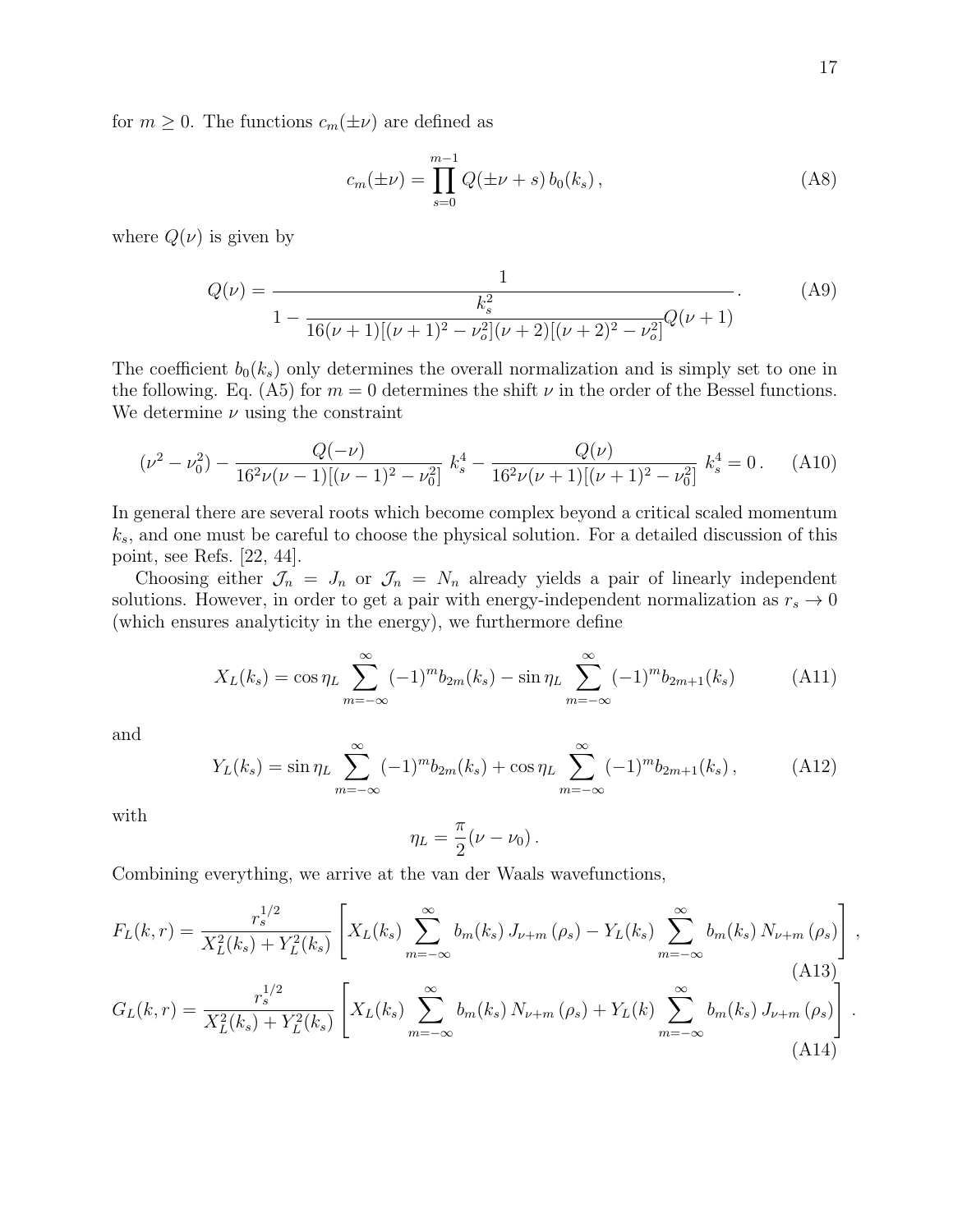### Appendix B: Low-energy expansions

In this Appendix we expand all functions relating to the van der Waals wavefunctions in powers of momentum. We first consider  $\nu$ , the shift in the order of the Bessel functions in Eq.  $(3.10)$  and Eq.  $(3.11)$ . Using Eq.  $(A10)$  in Appendix A, we find

$$
\nu = \nu_0 - \frac{3}{2^8 \nu_0 (4\nu_0^2 - 1)(\nu_0^2 - 1)} k_s^4 + \mathcal{O}(k_s^8), \tag{B1}
$$

where  $\nu_0 = (2L+1)/4$ . Using the expansion in Eqs. (A6), (A7a), and (A9), we get

$$
b_m(k_s) = (-1)^m \frac{\Gamma(\nu_0)\Gamma(2\nu_0 + 1)}{m!\,\Gamma(\nu_0 + m)\Gamma(2\nu_0 + m + 1)} \left(\frac{k_s}{4}\right)^{2m} + \mathcal{O}(k_s^{2m+2})
$$
(B2)

and

$$
b_{-m}(k_s) = \frac{\Gamma(\nu_0 - m + 1)\Gamma(2\nu_0 - m)}{m!\,\Gamma(\nu_0 + 1)\Gamma(2\nu_0)} \left(\frac{k_s}{4}\right)^{2m} + \mathcal{O}(k_s^{2m+2})
$$
(B3)

for  $m \geq 0$ . Substituting these expressions into Eqs. (A11) and (A12) we obtain

$$
X_L(k_s) = 1 + \mathcal{O}(k_s^4), \qquad (B4)
$$

$$
Y_L(k_s) = -\left[\frac{\Gamma(\nu_0)\Gamma(2\nu_0 - 1)}{\Gamma(\nu_0 + 1)\Gamma(2\nu_0)} + \frac{\Gamma(\nu_0)\Gamma(2\nu_0 + 1)}{\Gamma(\nu_0 + 1)\Gamma(2\nu_0 + 2)}\right] \left(\frac{k_s}{4}\right)^2 + \mathcal{O}(k_s^4). \tag{B5}
$$

- [1] K. M. O'Hara, S. L. Hemmer, M. E. Gehm, S. R. Granade, and J. E. Thomas, Science 298, 2179 (2002).
- [2] J. Kinast, S. L. Hemmer, M. E. Gehm, A. Turlapov, and J. E. Thomas, Phys. Rev. Lett. 92, 150402 (2004).
- [3] M. W. Zwierlein, C. A. Stan, C. H. Schunck, S. M. F. Raupach, A. J. Kerman, and W. Ketterle, Phys. Rev. Lett. 92, 120403 (2004), [arXiv:cond-mat/0403049].
- [4] M. Bartenstein, A. Altmeyer, S. Riedl, S. Jochim, C. Chin, J. Hecker Denschlag, and R. Grimm, Phys. Rev. Lett. 92, 120401 (2004), [arXiv:cond-mat/0401109v2].
- [5] M. J. H. Ku, A. T. Sommer, L. W. Cheuk, and M. W. Zwierlein, Science 335, 563 (2012), [arXiv:1110.3309 [cond-mat.quant-gas]].
- [6] V. Efimov, Phys. Lett. 33B, 563 (1970).
- [7] V. Efimov, Nucl. Phys. A **210**, 157 (1973).
- [8] P. F. Bedaque, H.-W. Hammer, and U. van Kolck, Phys. Rev. Lett. 82, 463 (1999), [arXiv:nuclth/9809025].
- [9] L. Platter, H.-W. Hammer, and U.-G. Meißner, Phys. Rev. A 70, 052101 (2004), [arXiv:condmat/0404313].
- [10] H. W. Hammer and L. Platter, Eur. Phys. J. A 32, 113 (2007), [arXiv:nucl-th/0610105].
- [11] J. von Stecher, J. P. D'Incao, and C. H. Greene, Nature Physics 5, 417 (2009), [arXiv:0810.3876 [physics.atom-ph]].
- [12] A. Deltuva, Phys. Rev. A 82, 040701 (2010), [arXiv:1009.1295 [physics.atm-clus]].
- [13] M. R. Hadizadeh, M. T. Yamashita, L. Tomio, A. Delfino, and T. Frederico, Phys. Rev. Lett. 107, 135304 (2011), [arXiv:1101.0378 [physics.atm-clus]].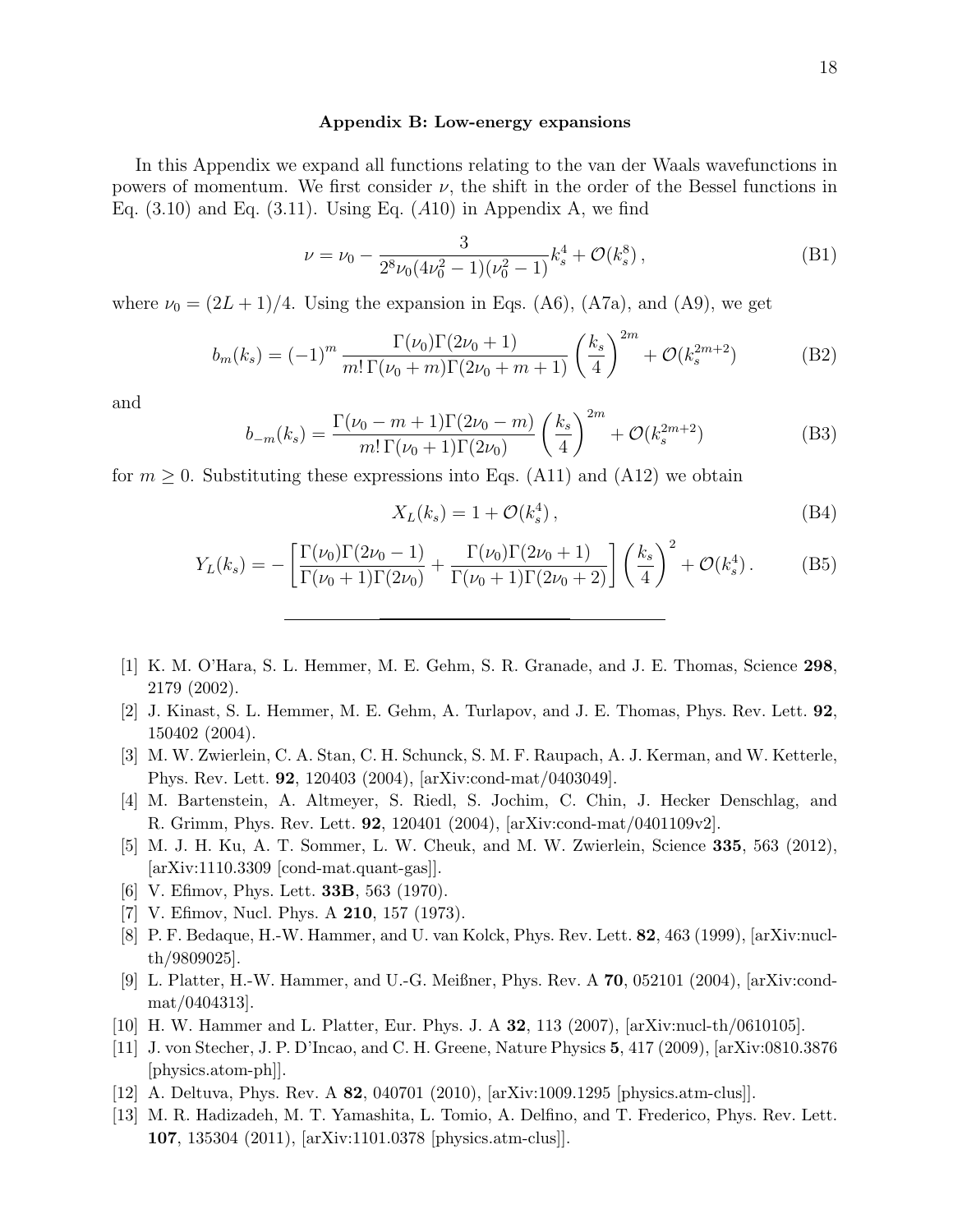- [14] M. Gattobigio, A. Kievsky, and M. Viviani, Phys. Rev. A 84, 052503 (2011), [arXiv:1106.3853 [physics.atm-clus]].
- [15] T. Kraemer, M. Mark, P. Waldburger, J. G. Danzl, C. Chin, B. Engeser, A. D. Lange, K. Pilch, A. Jaakkola, H.-C. Naegerl, et al., Nature 440, 315 (2006), [arXiv:cond-mat/0512394].
- [16] E. Braaten and H.-W. Hammer, Phys. Rept. 428, 259 (2006), [arXiv:cond-mat/0410417].
- [17] S. Giorgini, L. P. Pitaevskii, and S. Stringari, Rev. Mod. Phys. 80, 1215 (2008), [arXiv:0706.3360v2 [cond-mat.other]].
- [18] T.-O. Müller, A. Kaiser, and H. Friedrich, Phys. Rev. A **84**, 032701 (2011).
- [19] F. Schwarz, T.-O. Müller, and H. Friedrich, Phys. Rev. A 85, 052703 (2012).
- [20] V. V. Flambaum, G. F. Gribakin, and C. Harabati, Phys. Rev. A 59, 1998 (1999).
- [21] B. Gao, Phys. Rev. A **58**, 4222 (1998).
- [22] B. Gao, Phys. Rev. A **80**, 012702 (2009).
- [23] M. Raoult, and F. H. Mies, Phys. Rev. A 70, 012710 (2004).
- [24] B. Gao, E. Tiesinga, C. J. Williams, and P. S. Julienne, Phys. Rev. A 72, 042719 (2005).
- [25] B. P. Ruzic, C. H. Greene, and J. L. Bohn, Phys. Rev. A 87, 032706 (2013).
- [26] A. Calle Cordón and E. Ruiz Arriola, Phys. Rev. A **81**, 044701 (2010), [arXiv:0912.1714] [cond-mat.other]].
- [27] E. Ruiz Arriola, Few-Body Systems 50, 399 (2011), [arXiv:1012.2284 [cond-mat.other]].
- [28] M. Berninger, A. Zenesini, B. Huang, W. Harm, H.-C. Nägerl, F. Ferlaino, R. Grimm, P. S. Julienne, and J. M. Hutson, Phys. Rev. Lett. 107, 120401 (2011), [arXiv:1106.3933 [cond-mat.quant-gas]].
- [29] J. Wang, J. P. D'Incao, B. D. Esry, and C. H. Greene, Phys. Rev. Lett. 108, 263001 (2012), [arXiv:1201.1176 [cond-mat.quant-gas]].
- [30] Y. Wang, J. Wang, J. P. D'Incao, and C. H. Greene, Phys. Rev. Lett. 109, 243201 (2012), [arXiv:1207.6439 [physics.atom-ph]].
- [31] S. Roy, M. Landini, A. Trenkwalder, G. Semeghini, G. Spagnoli, A. Simoni, M. Fattori, M. Inguscio, and G. Modugno, arXiv:1303.3843 [cond-mat.quant-gas] (2013).
- [32] S. Elhatisari and D. Lee, Eur. Phys. J. A 48, 110 (2012), [arXiv:1206.1207 [nucl-th]].
- [33] S. König, D. Lee, and H.-W. Hammer J. Phys. G: Nucl. Part. Phys. 40, 045106 (2013), [arXiv:1210.8304 [nucl-th]].
- [34] E. P. Wigner, Phys. Rev. **98**, 145 (1955).
- [35] D. R. Phillips and T. D. Cohen, Phys. Lett. B 390, 7 (1997), [arXiv:nucl-th/9607048].
- [36] M. Pavon Valderrama and E. R. Arriola, Phys. Rev. C 74, 054001 (2006), [arXiv:nuclth/0506047].
- [37] A. Calle Cordon and E. Ruiz Arriola, Phys. Rev. C 81, 044002 (2010), [arXiv:0905.4933 [nucl-th]].
- [38] H. W. Hammer and D. Lee, Phys. Lett. B 681, 500 (2009), [arXiv:0907.1763 [nucl-th]].
- [39] H. W. Hammer and D. Lee, Annals Phys. 325, 2212 (2010), [arXiv:1002.4603 [nucl-th]].
- [40] Y. Nishida and D. Thanh Son, arXiv:1004.3597 [cond-mat.quant-gas] (2010).
- [41] D. Bollé and F. Gesztesy, Phys. Rev. A **30**, 1279 (1984).
- [42] W. M. Frank, D. J. Land, and R. M. Spector, Rev. Mod. Phys. 43, 36 (1971).
- [43] B. Gao, Phys. Rev. A **78**, 012702 (2008).
- [44] B. Gao, Phys. Rev. A **58**, 1728 (1998).
- [45] M. J. Seaton, Rep. Prog. Phys. **46**, 167 (1983).
- [46] C. Greene, U. Fano, and G. Strinati, Phys. Rev. A **19**, 1485 (1979).
- [47] C. H. Greene, A. R. P. Rau, and U. Fano, Phys. Rev. A 26, 2441 (1982).